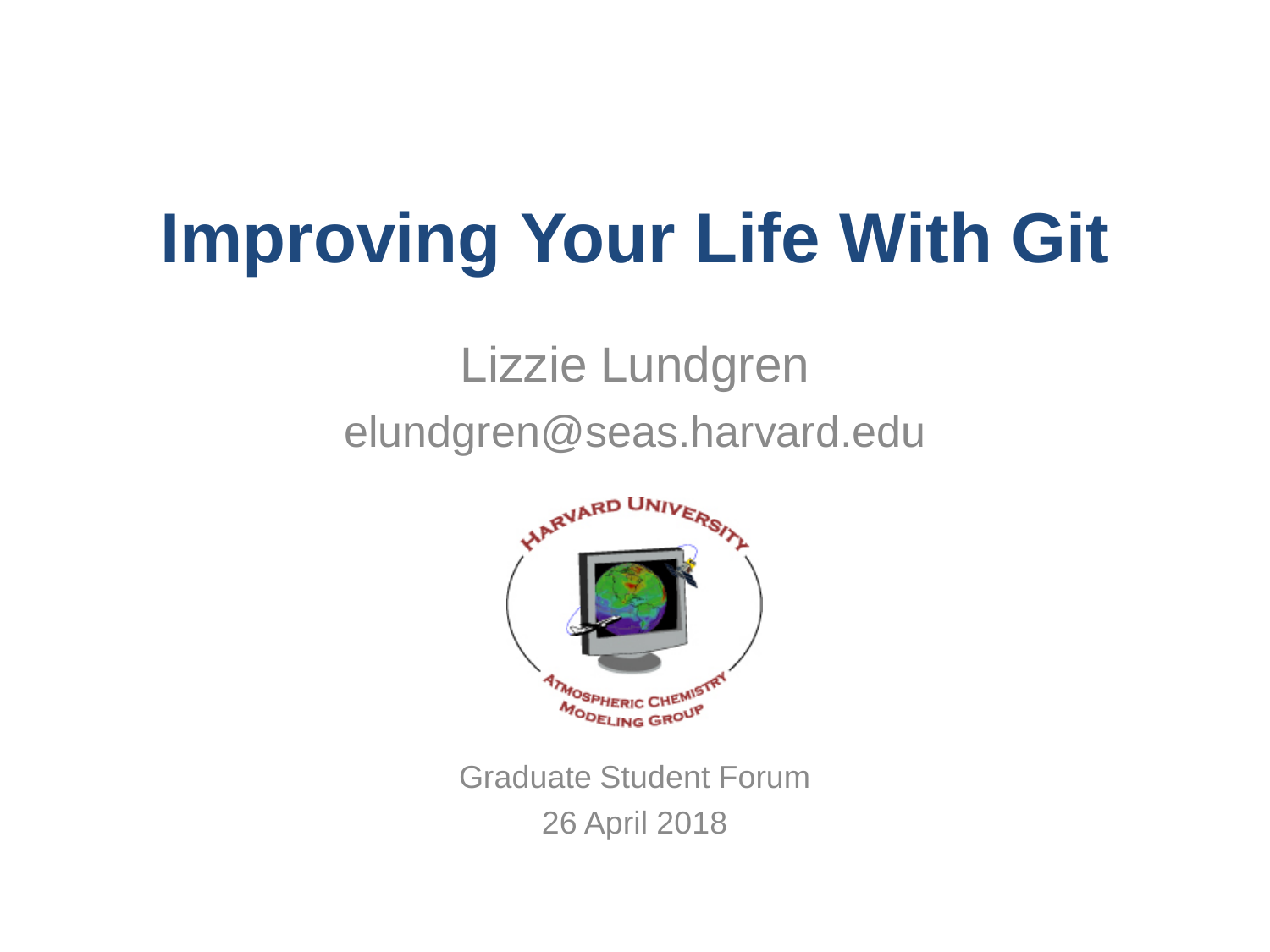### Scenarios to Avoid

- My code was deleted from 90-day retention!
- Crap, I can't remember what I changed. I \*think\* it was…
- It worked before, I swear!
- Model version? No idea. I got a copy from a classmate, who got a copy from a friend.



https://madusudanan.com/blog/best-practices-for-using-version-control-systems/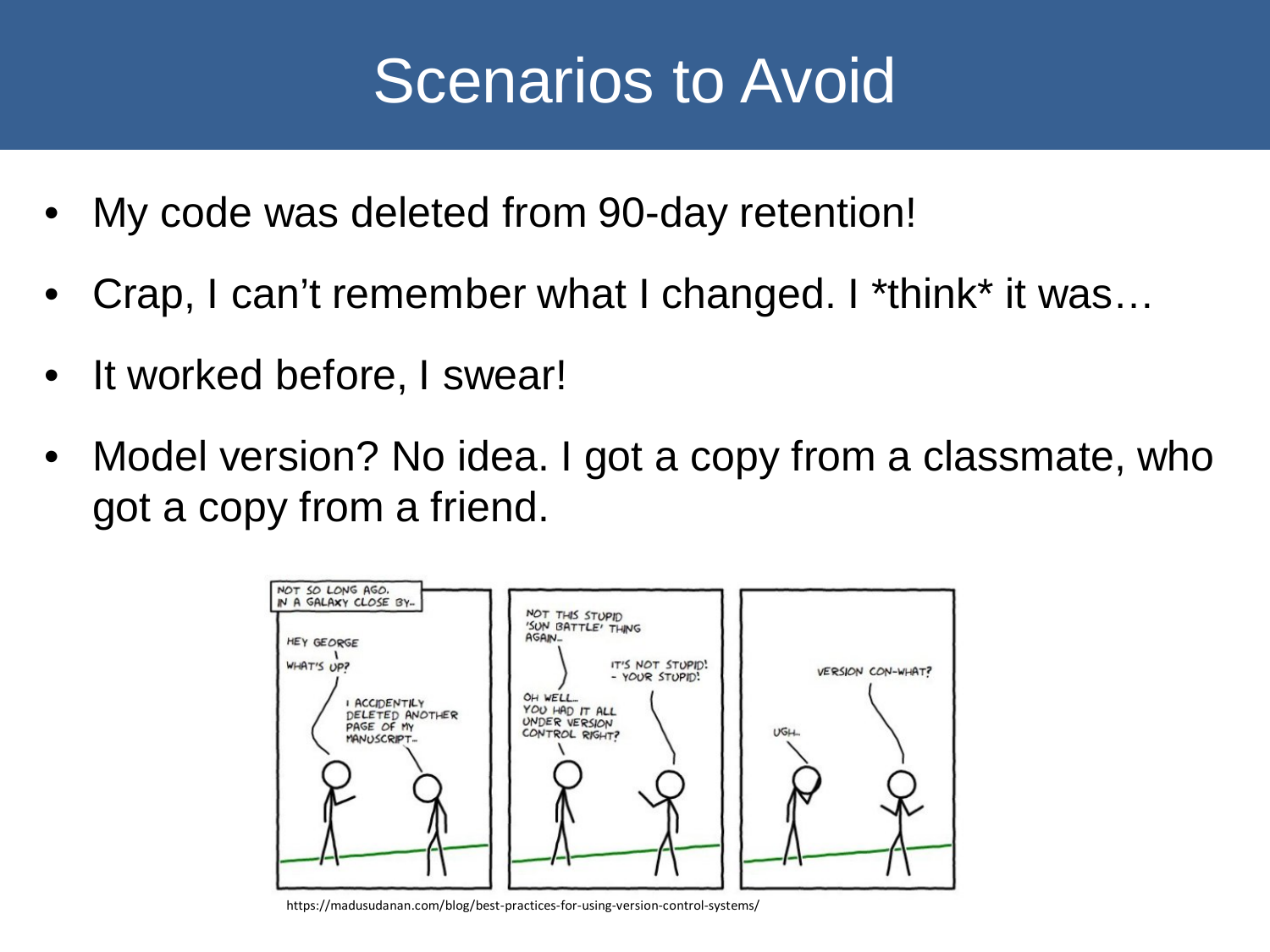# How Version Control Can Help

- Travel back in time to prior versions of a file
- But it's even more than that!
	- Track changes to remind yourself what, when, why
	- Short-term undo for recent mess-ups
	- Far back undo for catastrophic fails
	- Sandboxing areas big (branch) or small (uncommitted)
	- Branch merging
- It is especially useful for collaboration
	- Version synchronization for easy file sharing
	- Track ownership to give blame credit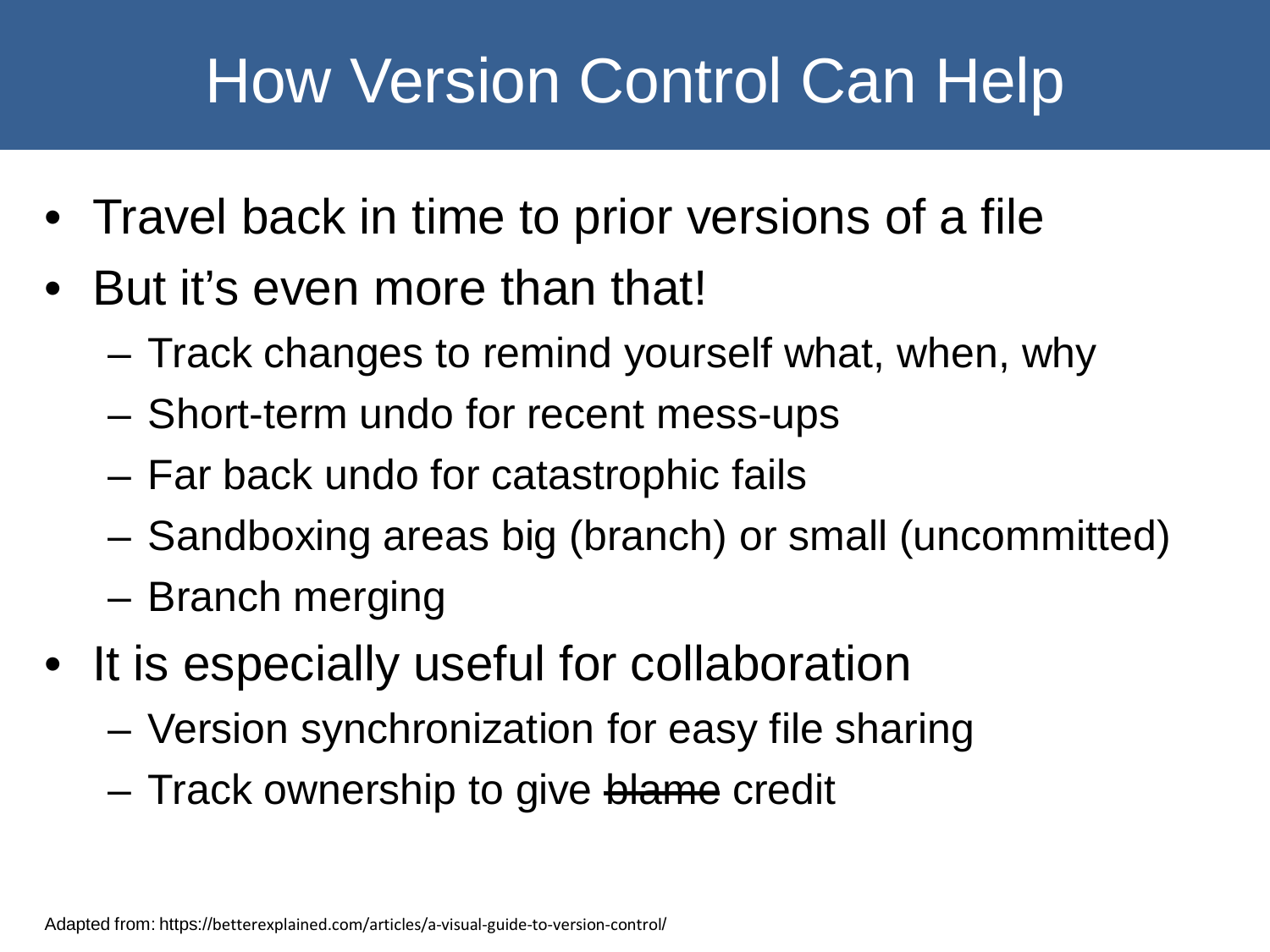### Work Slow to Work Fast

- Understanding version control requires a conceptual leap
- There is a learning curve. You will mess up. It's worth it!

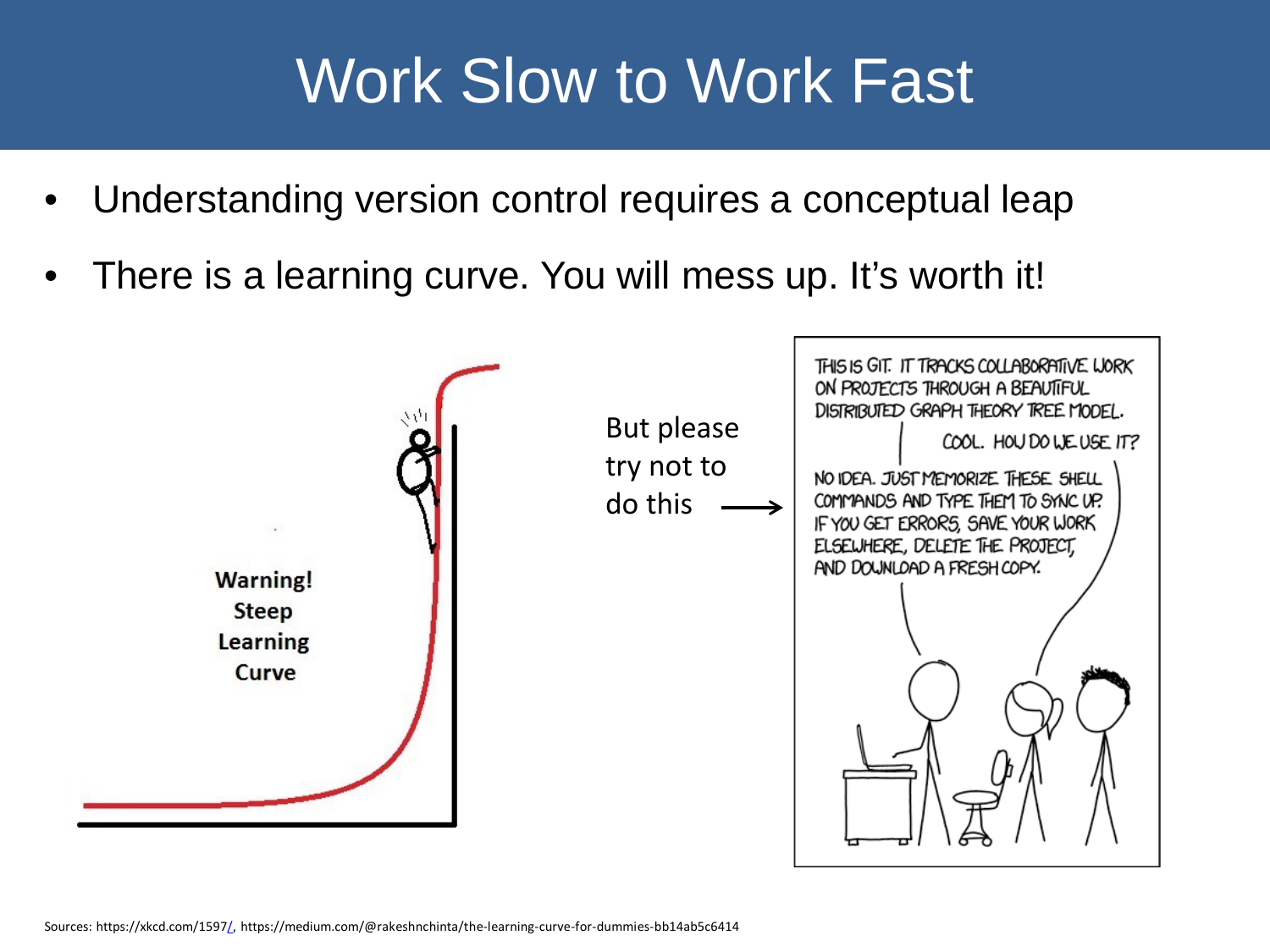## Why Git?

• There are other options, but git usage has been steadily growing

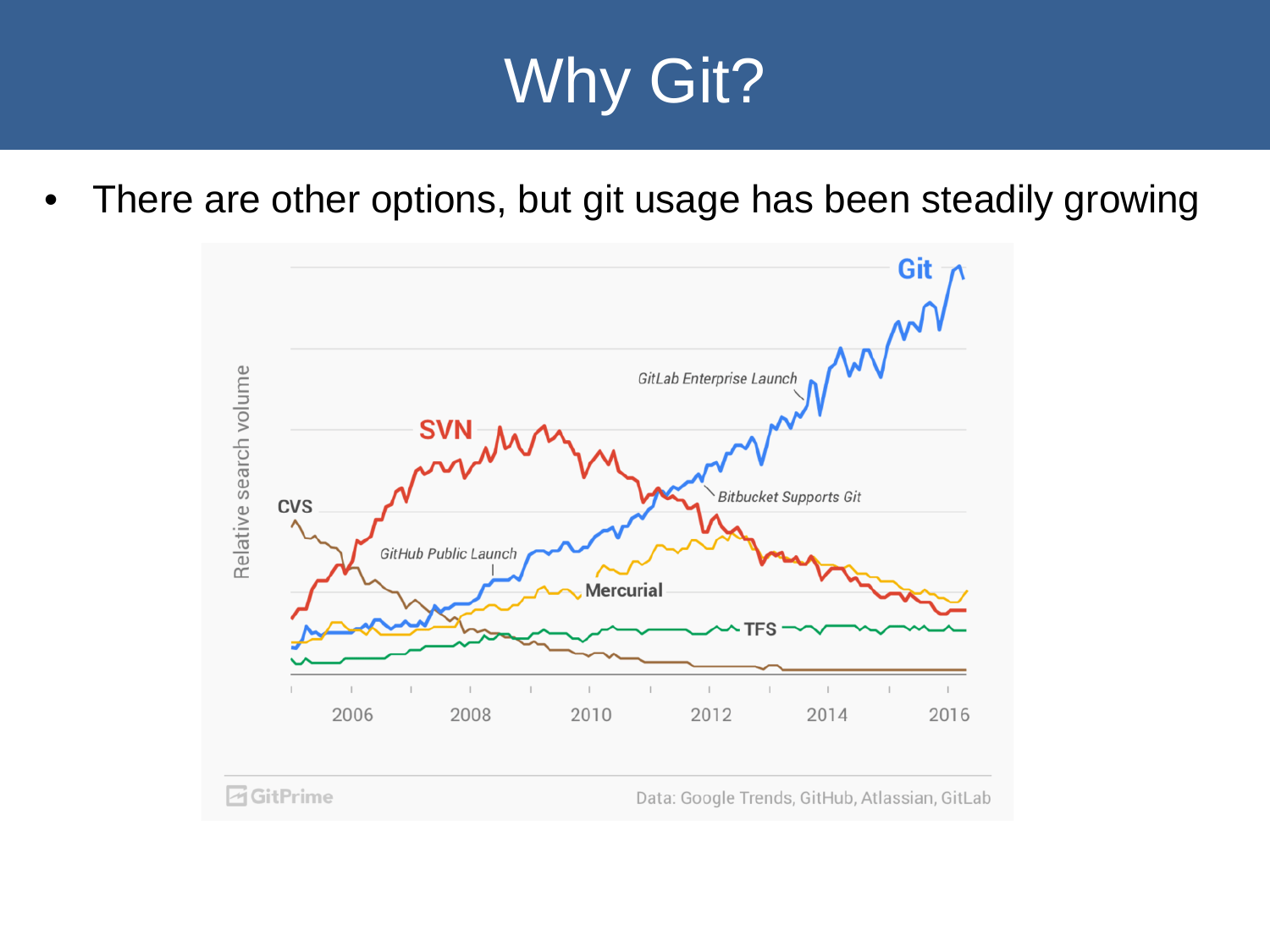## Git Version Control Software

- Git version control software is a free *distributed* source code management system (as opposed to *centralized*)
- Offers many benefits over other version control software
	- Keep an *identical* copy of a shared repository on your own system
	- Every client contains the *entire* history of the project (this is huge!)
	- Easy-to-use graphical tools ship with it (git gui, gitk)
- Install git if you don't already have it
	- Check if your computer has git with 'git --version' or 'which git'
	- Use 'module load git' on Odyssey (check if it's already in your .bashrc)
	- If you don't have it, get it here: <https://git-scm.com/downloads>
- What about on Windows?
	- Check out tools for making git easier to use at <https://gitforwindows.org/>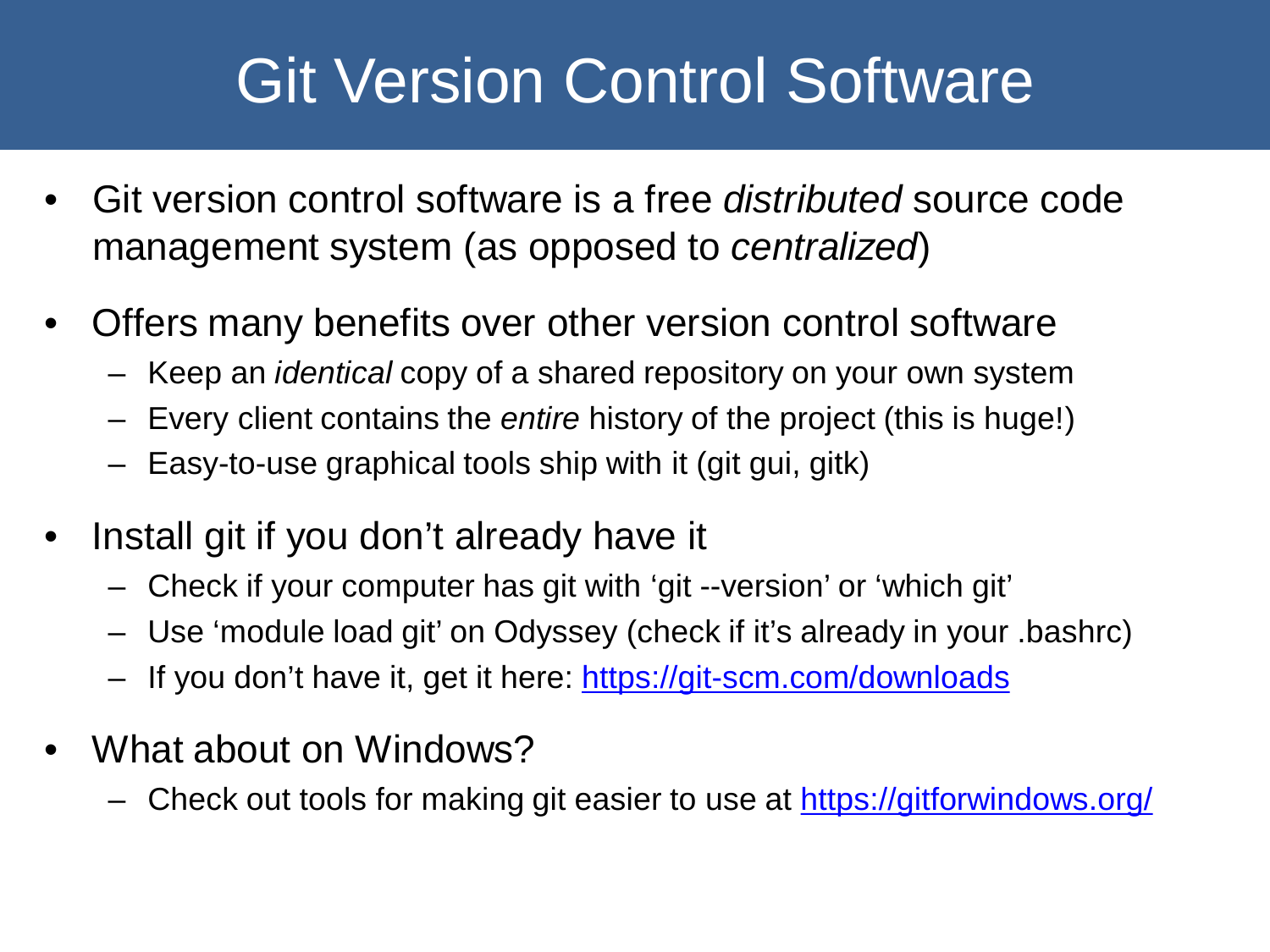# Graphical Tools Distributed with Git

#### **gitk**

- Graphical repository browser for viewing and searching git history
- Use this to search history, view differences in past commits, create branches off of old versions, and revert to earlier version
- Use the --all option to view commits for all branches
- See<https://git-scm.com/docs/gitk>

#### **git gui**

- Graphical user interface for commit generation
- Use this to view uncommitted changes, write commit messages, and stage and commit files
- I frequently use the "Amend Last Commit" option to polish my commits
- See<https://git-scm.com/docs/git-gui>

These tools are optional but will make your life easier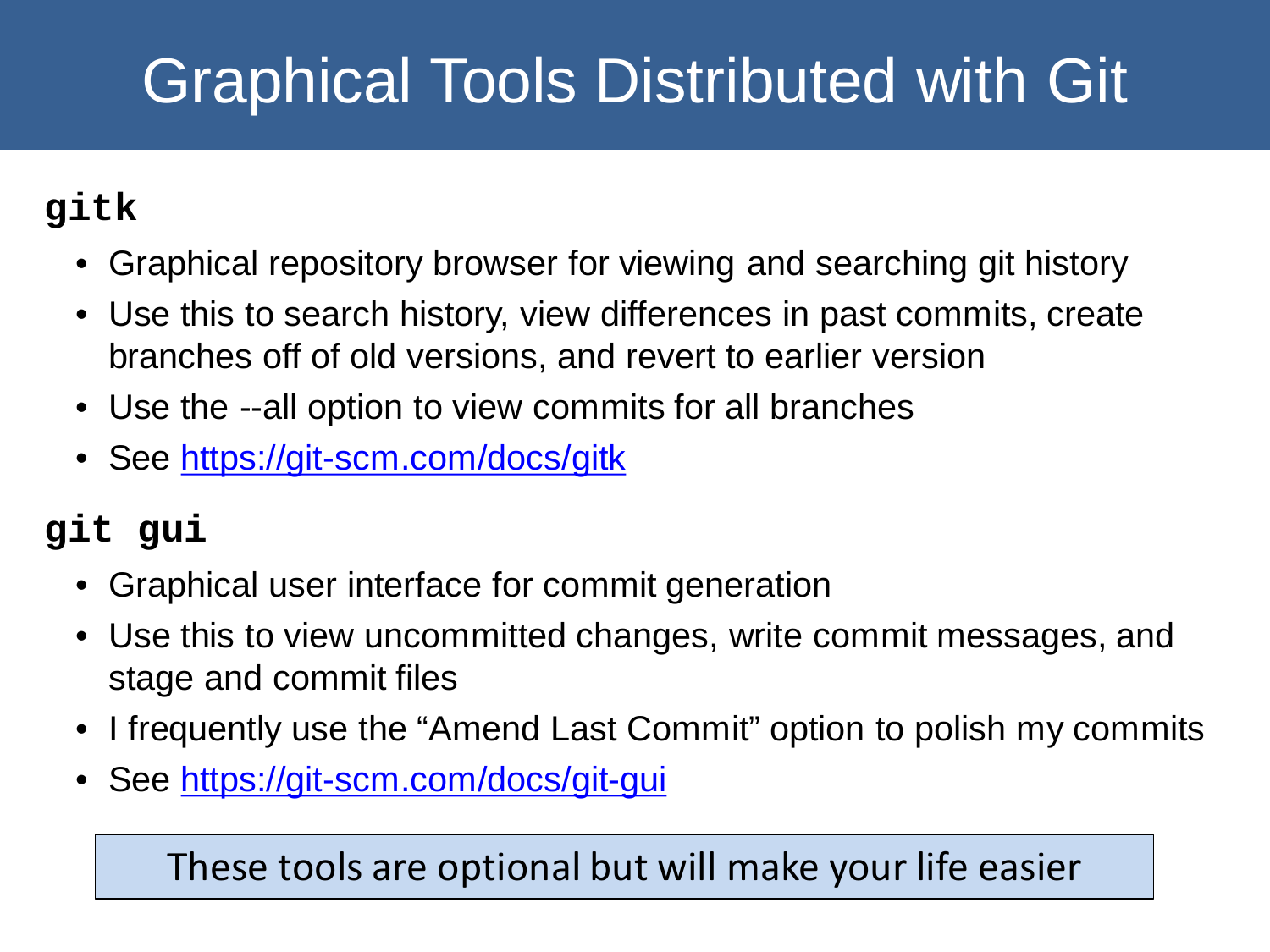# Optional Config Files

#### **.gitconfig**

- Text file with your global settings, e.g. your name and email
- Store it in your home directory
- Feel free to copy and edit mine: ~elundgren/.gitconfig

#### **.gitignore**

- Text file listing files git should ignore
- Store it in your repository
- See<https://git-scm.com/docs/gitignore>

#### **.gitk**

- Text file with your visual settings for the gitk repo browser
- Store it with your .gitconfig
- Feel free to copy and edit mine: ~elundgren/.gitk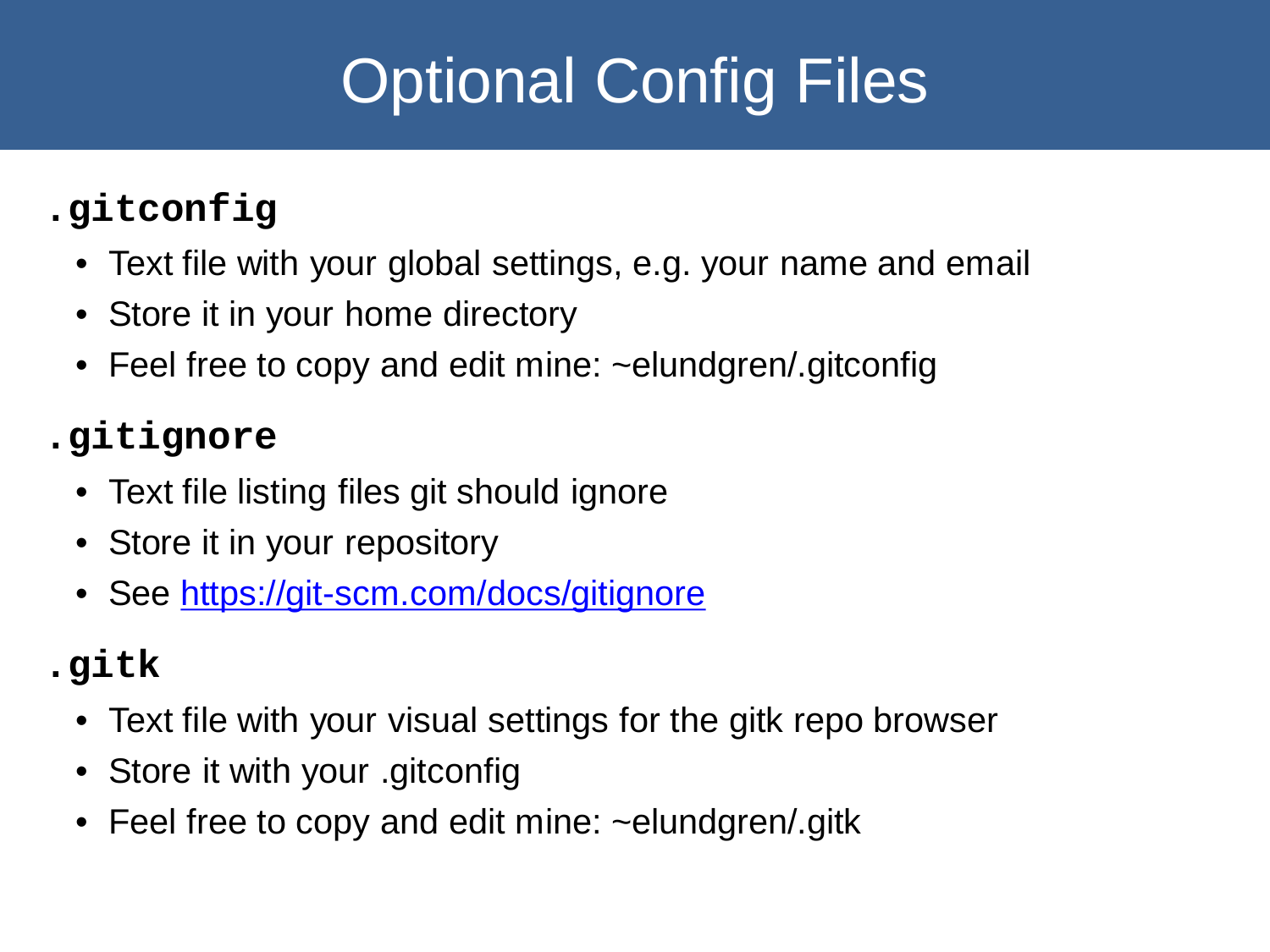# Remote Hosting

- To fully use the power of git you will want to make your project accessible to you and/or others from anywhere
- Privately-owned web-based hosting services allow you to do this
- There are many options, each with pros and cons:
	- GitHub
	- Bitbucket
	- SourceForge
	- $-$  Gitl ab
	- And more!
- I won't go into these here, other than this:
	- GitHub is very popular, and arguably the reason git is taking over the world
	- But private repos on GitHub cost \$
	- Bitbucket is less popular but a good option for free private repos
	- Harvard offers free public and private github repos with limitations
		- For more info, see [https://www.seas.harvard.edu/office-of](https://www.seas.harvard.edu/office-of-computing/announcements/codeharvard-harvard-enterprise-github)[computing/announcements/codeharvard-harvard-enterprise-github](https://www.seas.harvard.edu/office-of-computing/announcements/codeharvard-harvard-enterprise-github)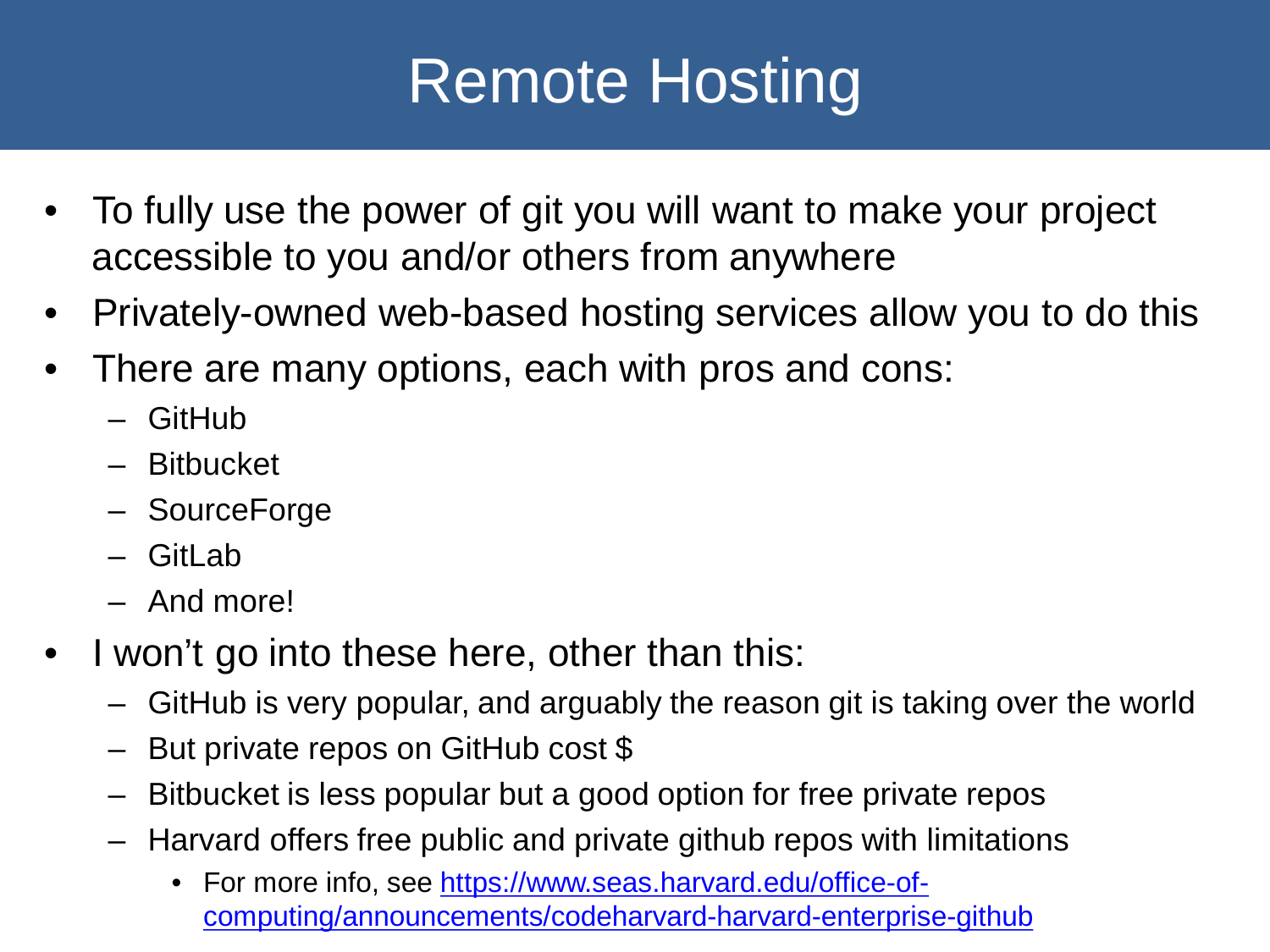## Git Lingo and Workflow

#### **Create a Repository**

From scratch -- Create a new local repository

\$ git init [project name]

Download from an existing repository \$ git clone my url

#### **Observe your Repository**

List new or modified files not yet committed

\$ git status

Show the changes to files not yet staged \$ git diff

Show the changes to staged files \$ git diff --cached

Show all staged and unstaged file changes \$ git diff HEAD

Show the changes between two commit ids \$ git diff commit1 commit2

List the change dates and authors for a file \$ git blame [file]

Show the file changes for a commit id and/or file \$ git show [commit]: [file]

Show full change history \$ git log

Show change history for file/directory including diffs \$ git log -p [file/directory]

#### **Working with Branches**

List all local branches \$ git branch

List all branches, local and remote

\$ qit branch -av

Switch to a branch, my branch, and update working directory

\$ git checkout my branch

Create a new branch called new branch

\$ git branch new branch

Delete the branch called my branch \$ git branch -d my\_branch

Merge branch\_a into branch\_b \$ git checkout branch b \$ git merge branch a

Tag the current commit



#### **Make a change**

Stages the file, ready for commit \$ git add [file]

Stage all changed files, ready for commit \$ git add.

Commit all staged files to versioned history

\$ git commit -m "commit message"

Commit all your tracked files to versioned history

\$ git commit -am "commit message"

Unstages file, keeping the file changes \$ git reset [file]

Revert everything to the last commit

\$ git reset -- hard

#### **Synchronize**

Get the latest changes from origin (no merge)

\$ git fetch

Fetch the latest changes from origin and merge

\$ git pull

Fetch the latest changes from origin and rebase

\$ qit pull --rebase

Push local changes to the origin \$ git push

#### **Finally!**

When in doubt, use git help \$ git command --help

Or visit https://training.github.com/ for official GitHub training.

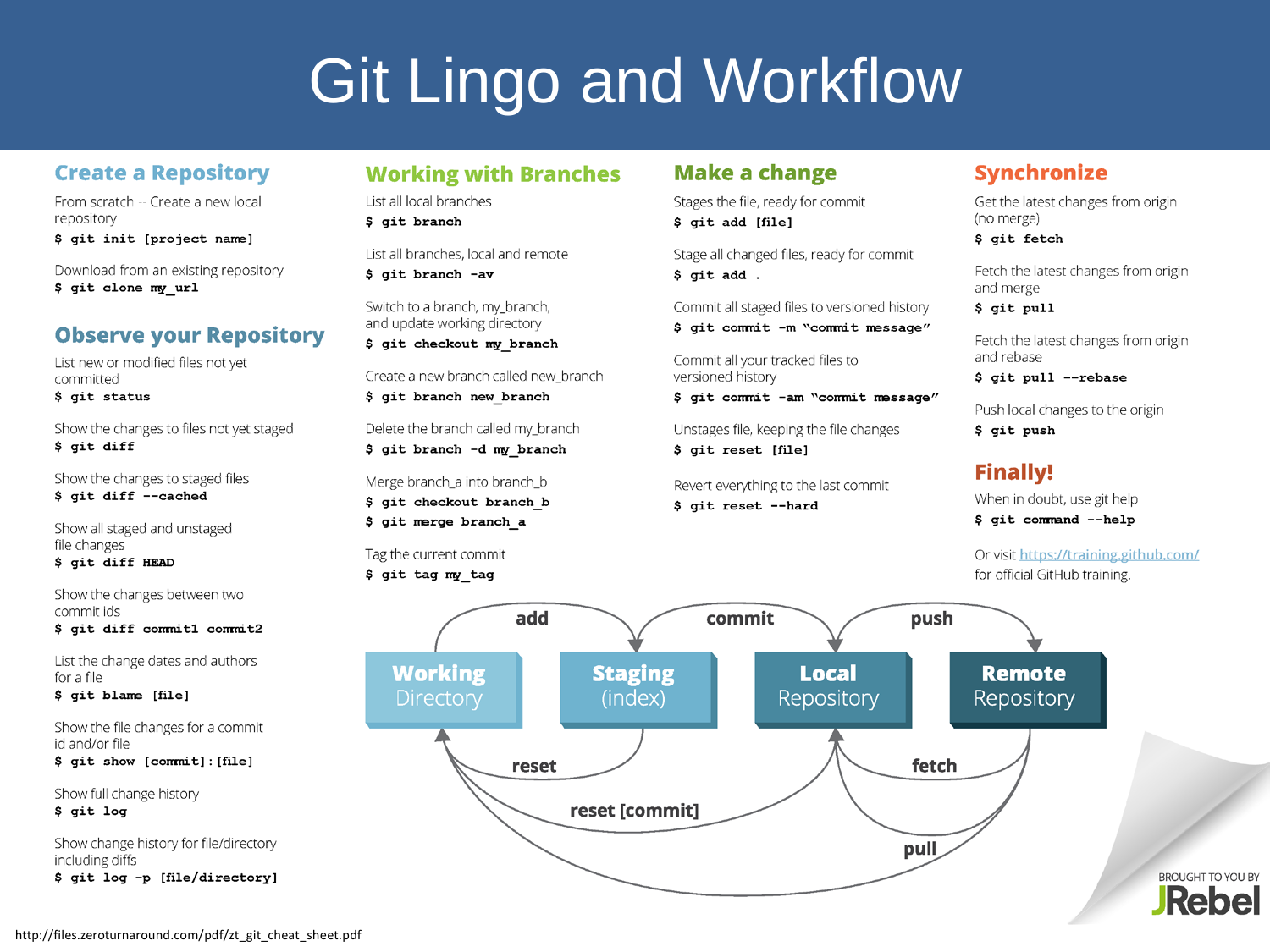## Initialize a Local Repository

- Do this from the command line **\$ cd my\_working\_directory**
	- **\$ git init**
- Yes, it is that easy!
- However, your repo is empty until you stage and commit files
- What files should I add?
	- Typically people track text files, but other file types are possible
	- If you plan on using GitHub to host your project:
		- Hard file size limit: 100 MB
		- Soft repo size limit: 1 GB (will prompt a warning email)
		- No hard repo size limit but bad things might happen >1 GB
	- If you plan on using Bitbucket:
		- No file size limit
		- Soft repo size limit: 1 GB (will prompt a warning email)
		- Hard repo size limit: 2GB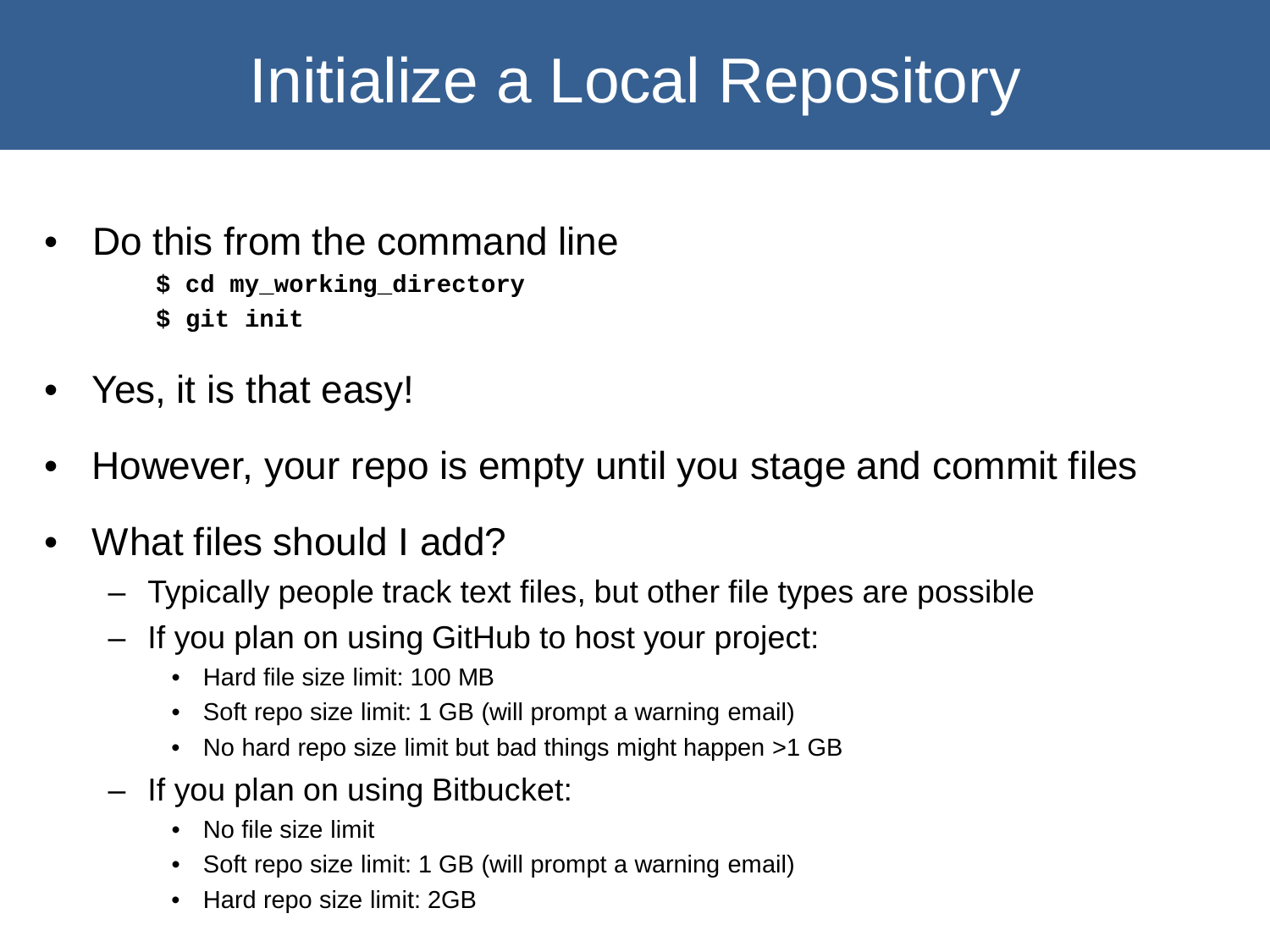## Staged versus Unstaged Changes

- The *staging area*, aka *index*, is where all changes to commit are stored
- Basic steps to add your update to git history
	- 1. Make file changes
	- 2. Stage file changes
	- 3. Commit changes stored in the staging area
- Staging as an intermediary step allows the following:
	- Committing a subset of files
	- Committing a subset of changes in a single file
- Both of these features are very useful for keeping your git history clear and well-organized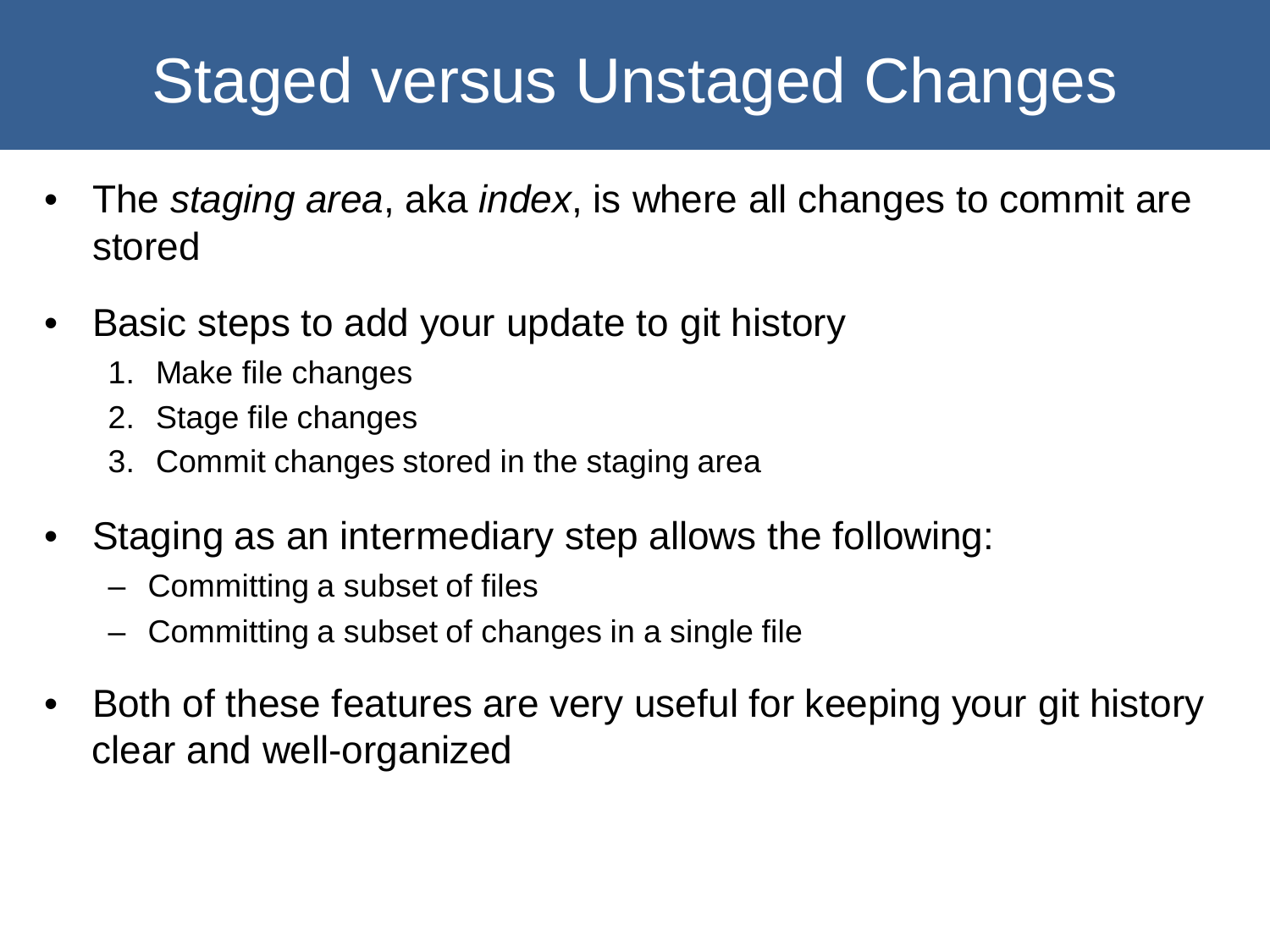## To Stage and Commit All Files…

• Command line

**\$ git add \***

- **\$ git commit –m "initial repository commit"**
- You can also do this in one line…

Commit Message: <

\$ git commit -am "init

• …or using git gui

Current Branch: master **Unstaged Changes**  $\Box$  file1.py ↑ file2.py hest/test file1.py

Staged Changes (Will Commit)

• Git Gui (my\_directory) /n/home08/elundgren/my ...  $\Box$  □ □ 23 Repository Edit Branch Commit Merge Remote Tools Help

Rescan

Stage Changed Sign Off Commit Push

|  |                         | ial repository commit"                                                                                        |               |        | siayo a subsol of film<br>changes.    |                  |
|--|-------------------------|---------------------------------------------------------------------------------------------------------------|---------------|--------|---------------------------------------|------------------|
|  |                         | + Git Gui (my_directory) /n/home08/elundgren/my_directory<br>Repository Edit Branch Commit Merge Remote Tools |               |        | 回<br>$\Box$                           | $\Sigma$<br>Help |
|  | Current Branch: master  |                                                                                                               |               |        |                                       |                  |
|  | <b>Unstaged Changes</b> |                                                                                                               |               |        |                                       |                  |
|  |                         |                                                                                                               | $\vert \vert$ |        |                                       |                  |
|  |                         |                                                                                                               |               |        | Commit Message: ♦ ♦ Amend Last Commit |                  |
|  |                         | Staged Changes (Will Commit)                                                                                  | Rescan        |        | initial repository commit             |                  |
|  | file 1.py<br>file2.py   |                                                                                                               | Stage Changed |        | More info here                        |                  |
|  | test/test_file1.py      |                                                                                                               | Sign Off      |        |                                       |                  |
|  |                         |                                                                                                               |               | Commit |                                       |                  |
|  |                         |                                                                                                               | Push          |        |                                       |                  |
|  |                         |                                                                                                               |               |        |                                       |                  |

Click each unstaged file to stage, add message, then click commit. You can prevent files from showing up by adding them to .gitignore

**Note:** Click on file in upper left box, then right-click line in upper right box to stage a subset of file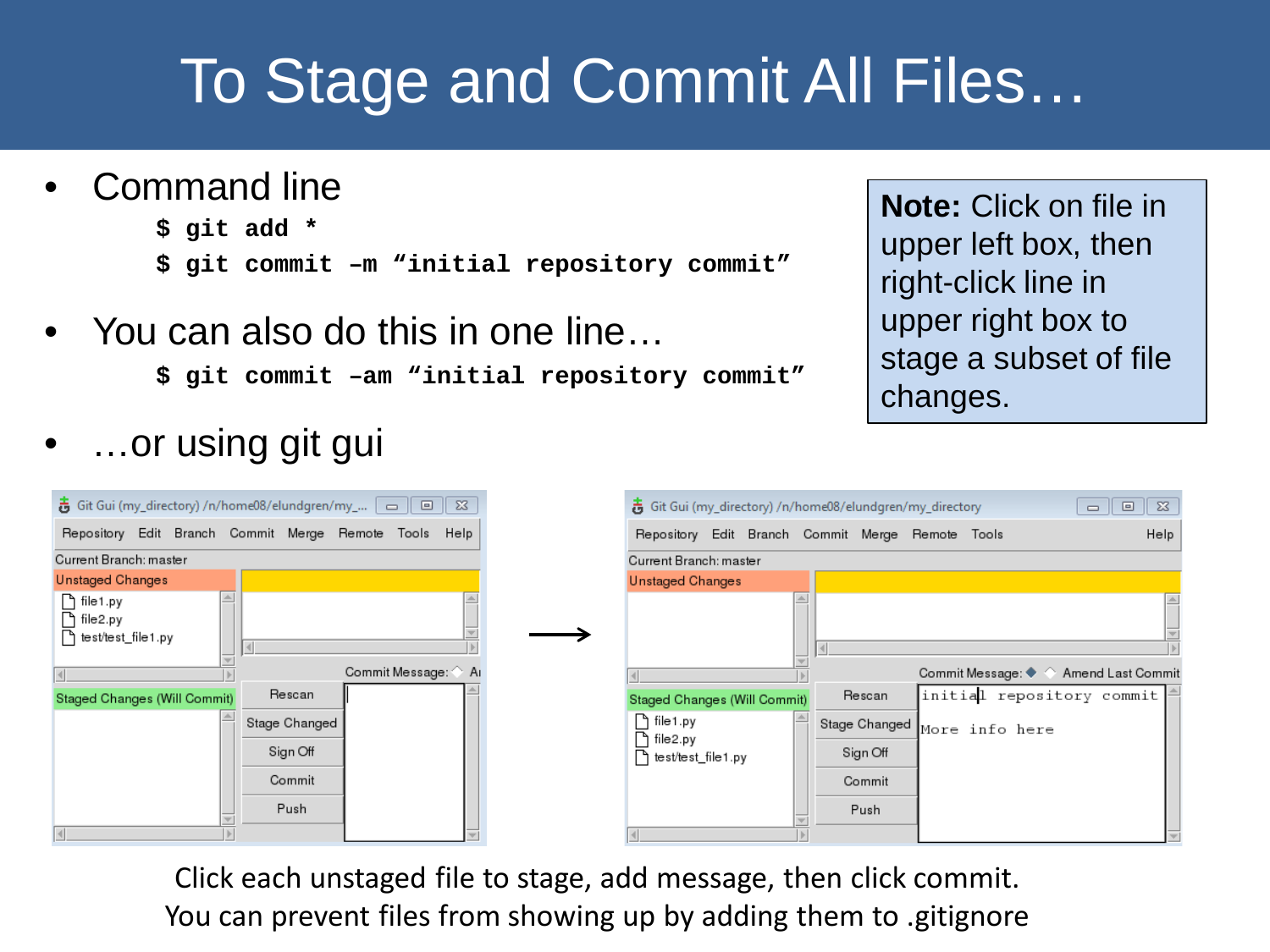### Inspect Your Commit History

- Using the command line...
	- **\$ git log**
	- **\$ git show**
	- **\$ git show {commit hash}**
- …or using gitk

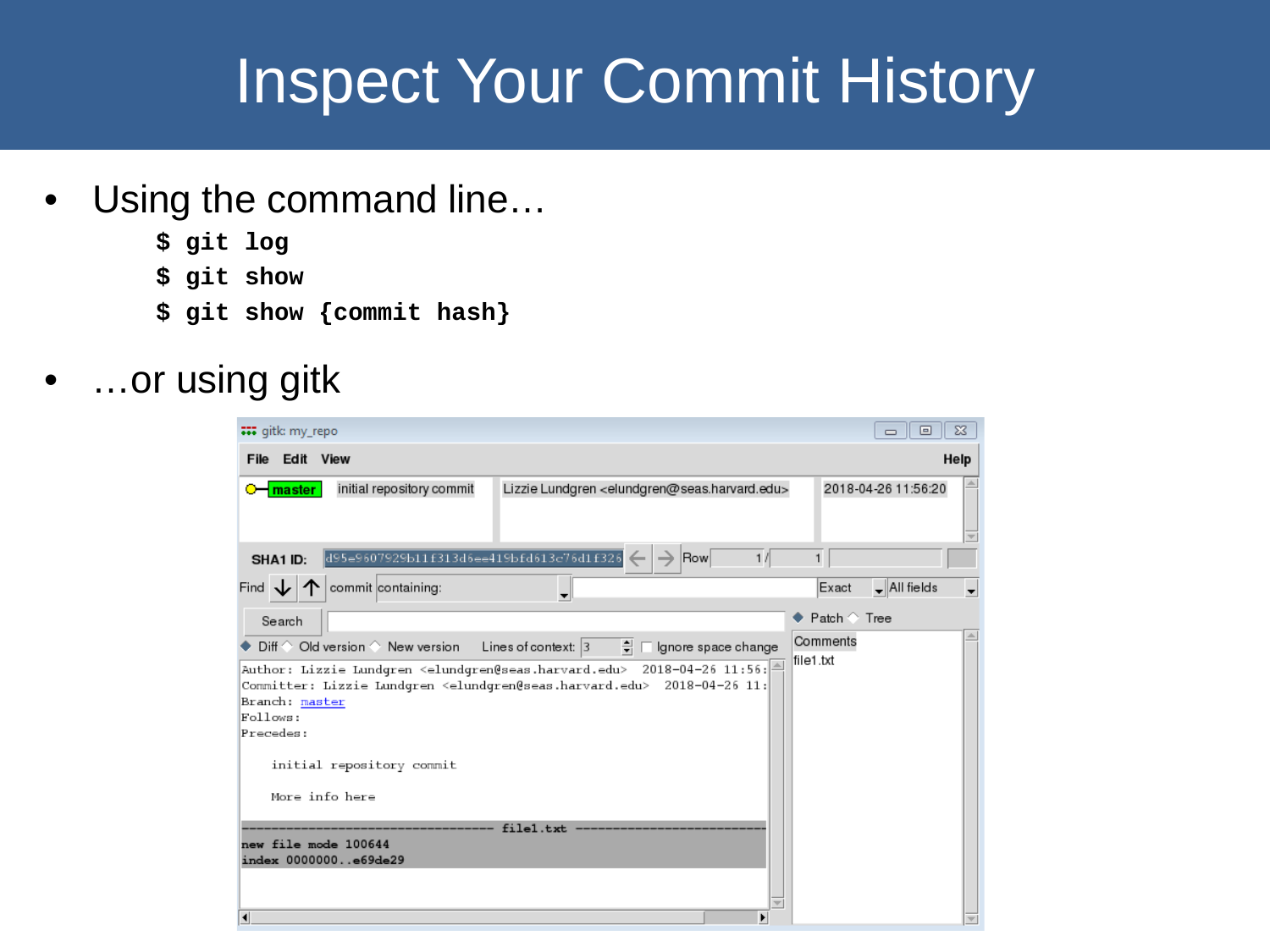### Import to a Remote Repository

#### For this example I will use GitHub

- Open a free account if you don't already have one: <https://github.com/>
- Click 'Start a project'
- Enter repository name and click 'Create repository'
- Follow instructions to import code

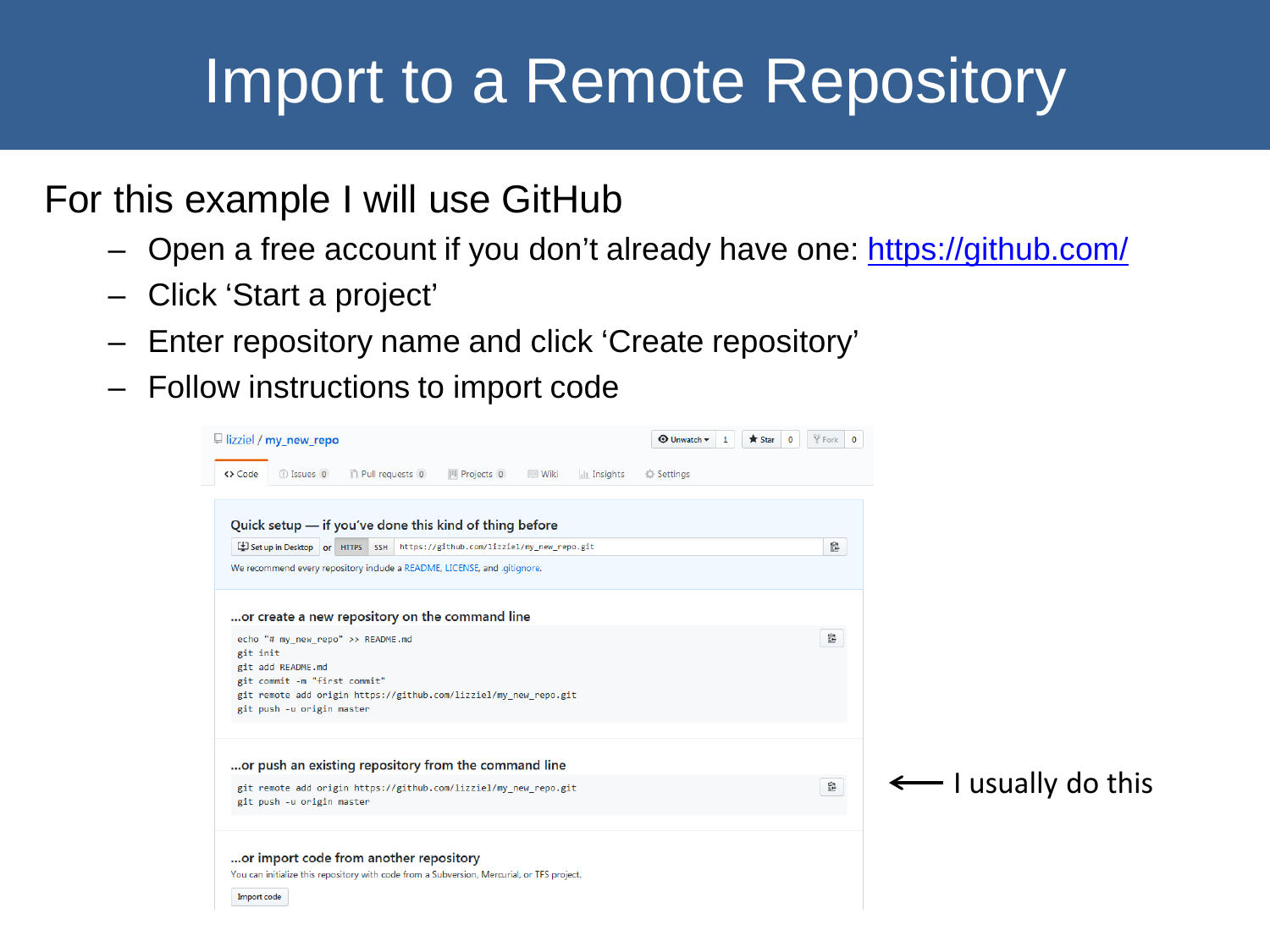#### Inspect Your Remote

• I just use the command line for this

```
$ git remote show origin
```

```
00 "/my_repo $ git remote show origin
* remote origin
  Fetch URL: https://github.com/lizziel/my_new_repo.git
  Push URL: https://github.com/lizziel/my_new_repo.git
  HEAD branch: master
  Remote branch:
    master tracked
  Local branch configured for 'git pull':
    master merges with remote master
  Local ref configured for 'git push':
    master pushes to master (up to date)
```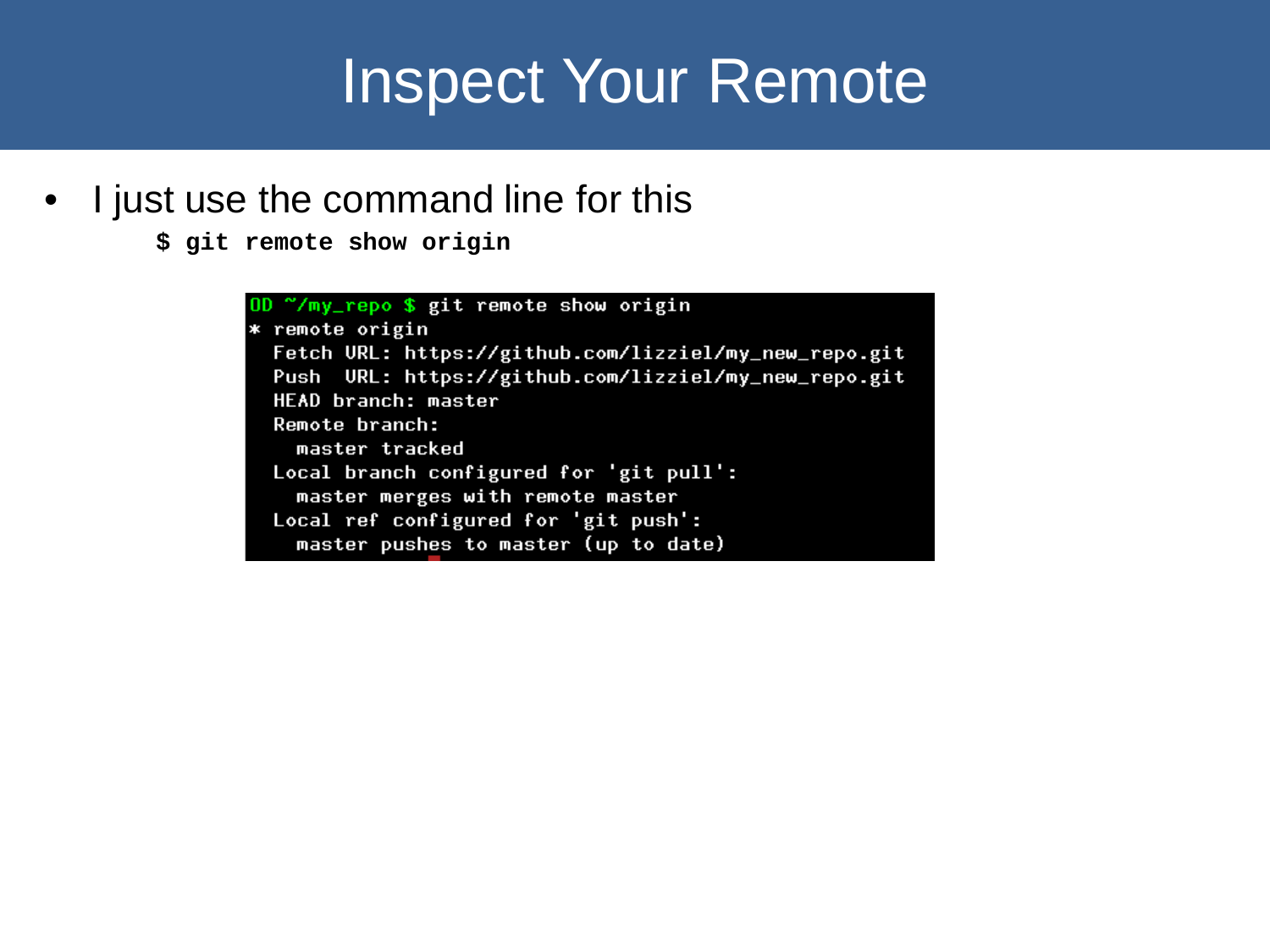### Clone Remote Repository

- Say I delete my local repository. How do I get it back? **\$ git clone [https://github.com/lizziel/my\\_new\\_repo.git](https://github.com/lizziel/my_new_repo.git) my\_repo\_clone**
- What if I don't remember the link? Go to the GitHub repo:



- You can also clone anything local on your network **\$ git clone ~elundgren/my\_repo my\_repo\_clone**
- Clone don't copy! Cloning configures the remote to be the original.

**Advanced Topic Alert:** If you plan on contributing to an open-source project, consider forking the project. This clones the repo to your GitHub account which you can then clone. Ultimately this enables pull requests.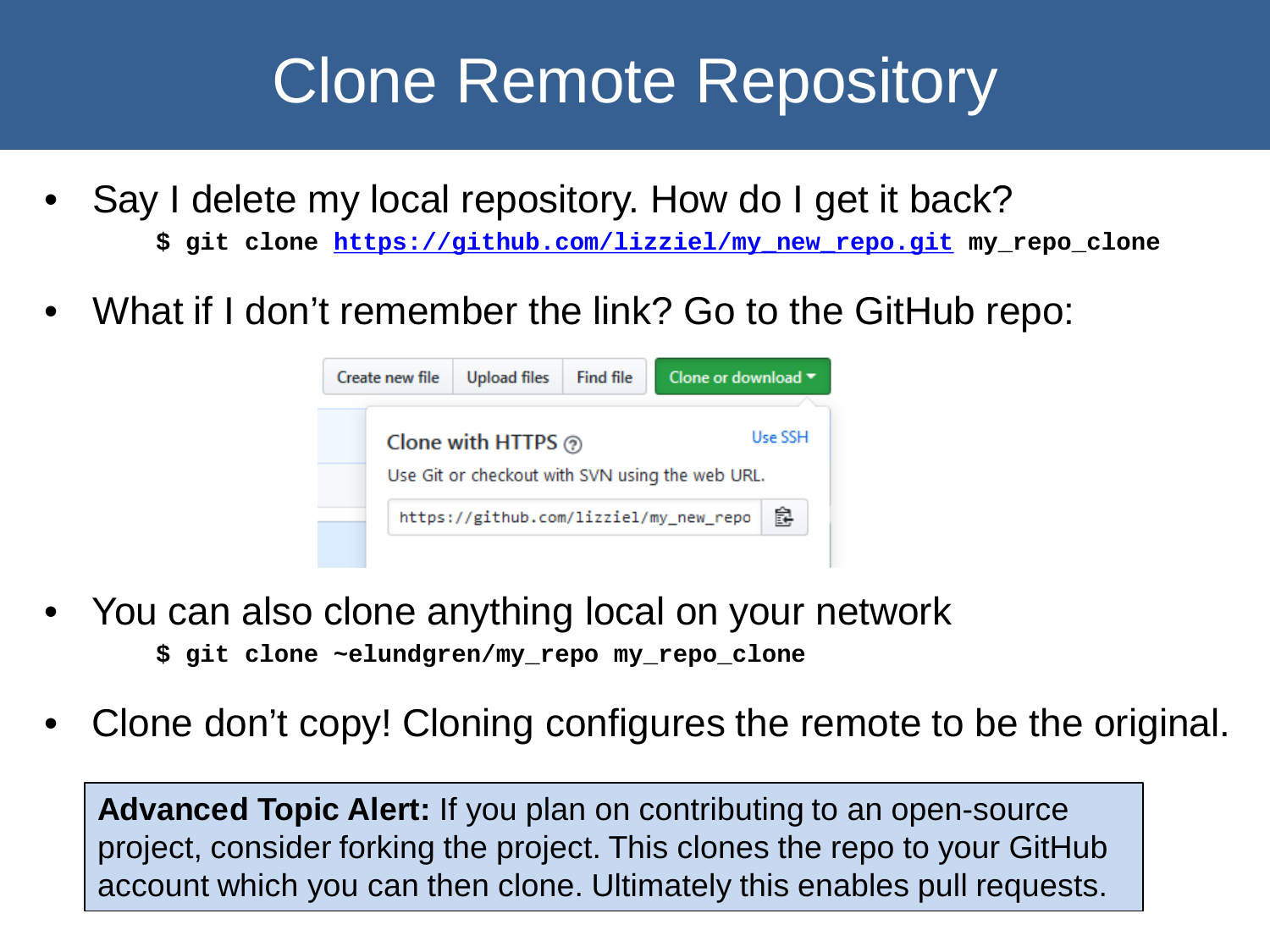# **Branching**

- Check what branch you are on (will be asterisked) **\$ git branch**
- Create new branch off of current branch (will include unstaged) **\$ git checkout –b branch\_name**
- Change to an existing branch (might require you to commit) **\$ git checkout branch\_name**
- gitk is useful for branching off of old versions



GEOS-Chem example: This popped up when I right-clicked v11-01i. Choose 'Create new branch' and then enter new branch name. It will then automatically be checked out (you will be in it).

**Each one of the vertical lines in gitk is a branch. Horrifying, I know.**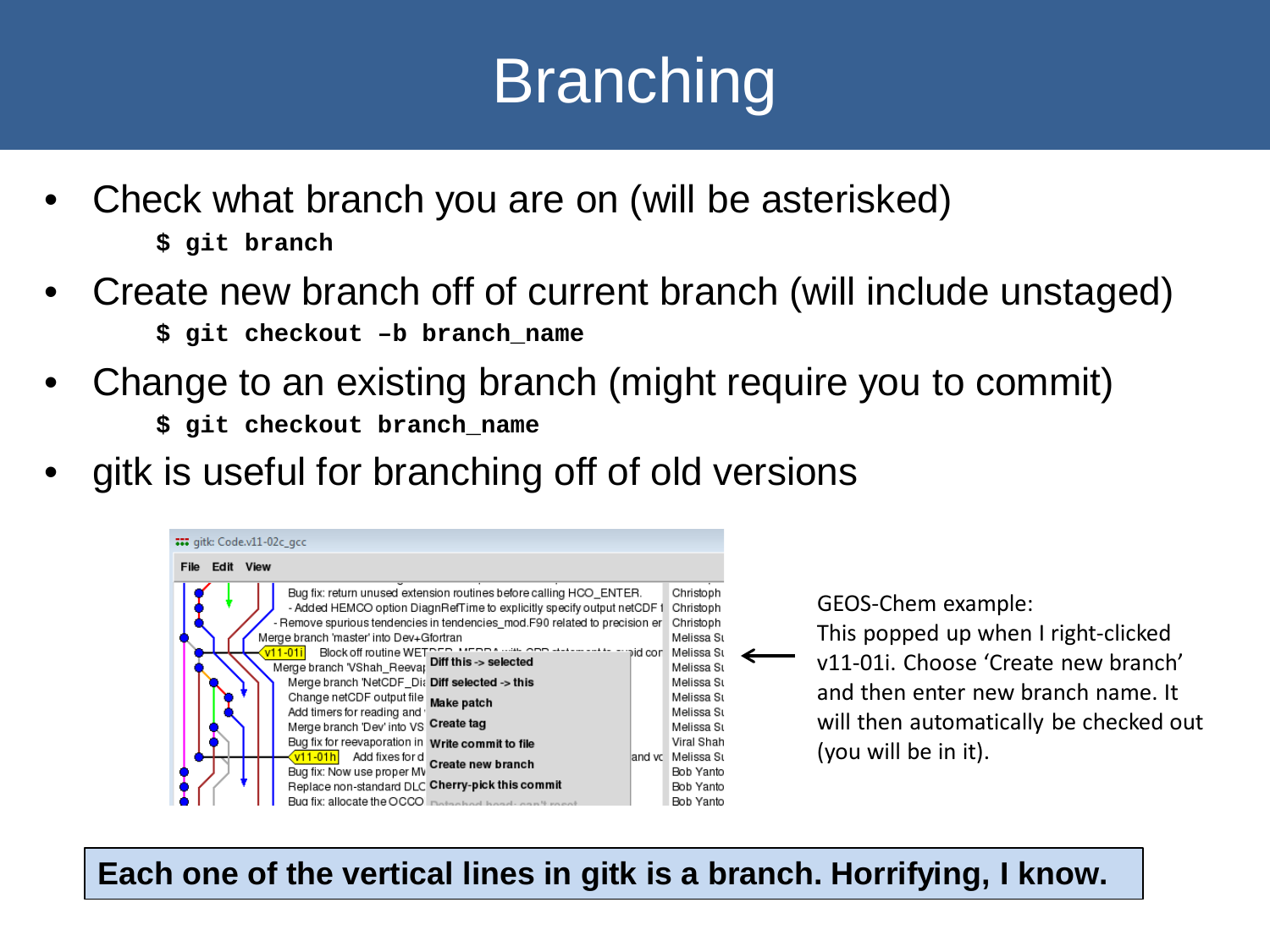#### Push New Branch to Remote

- Make sure you are on the branch **\$ git branch**
- If you aren't, check it out
	- **\$ git checkout new\_branch**
- If you are, make sure everything is committed **\$ git status**
- The rest is simple, but I still look it up on the internet every time
	- **\$ git push –u origin new\_branch**
- Check that it worked

**\$ git remote show origin**



Notice there are remote branches and local branches, and they have the same names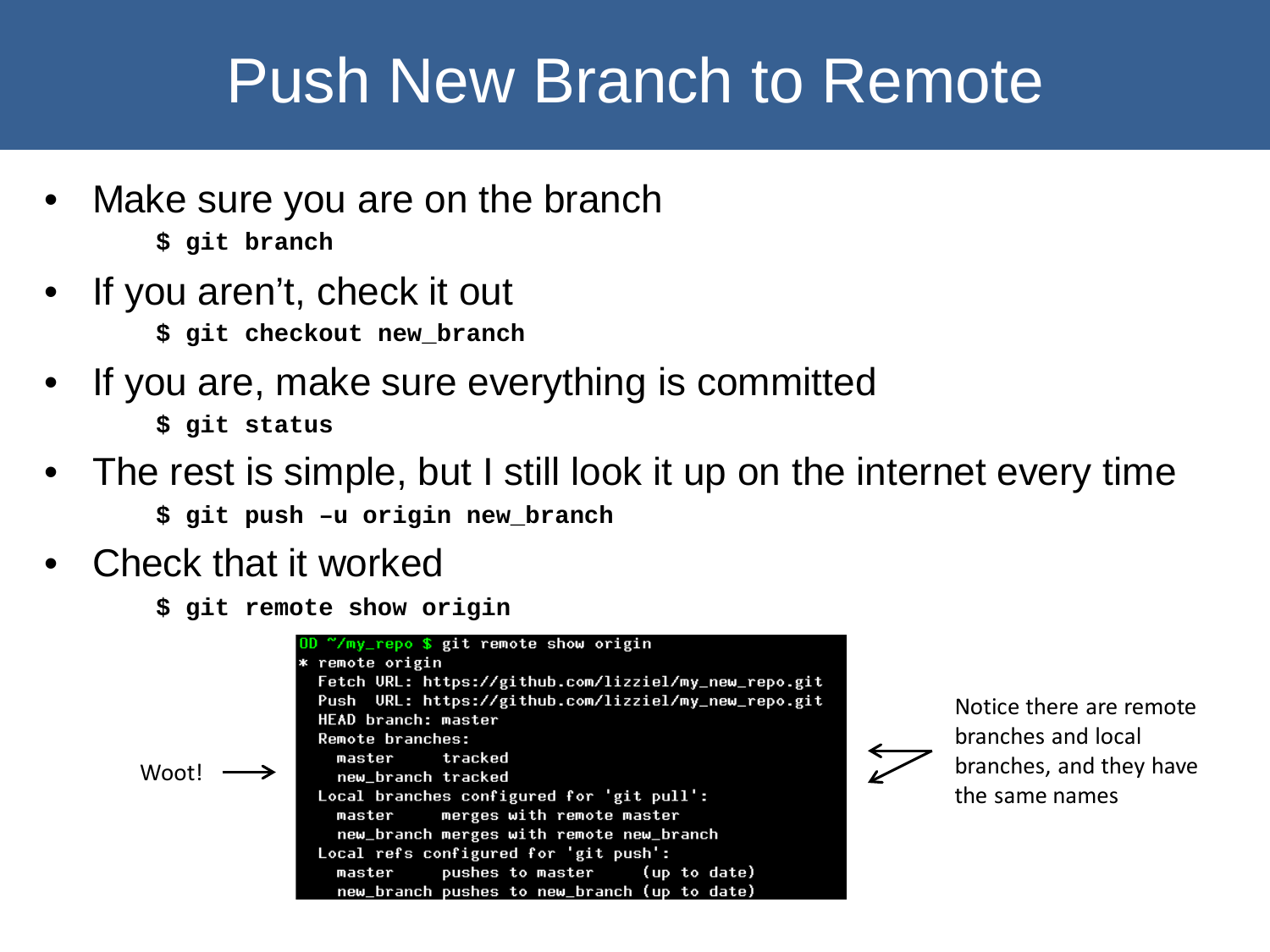## Get Changes from Remote

- This is relevant if you use the remote repo on different computers, or if you collaborate on a project with others
- Danger zone! Always check your branch before pulling.
- Basics:
	- Update your local remote branches to match the actual remote

**\$ git fetch**

– Same as above, but also merge into your checked out local branch

**\$ git pull**

- This method is safest **\$ git pull origin branch\_name**
- Pull gets updates from the remote (origin) by default. But you can also pull from local repositories. Always specify branch name.

**\$ git pull ~elundgren/my\_other\_repo branch\_name**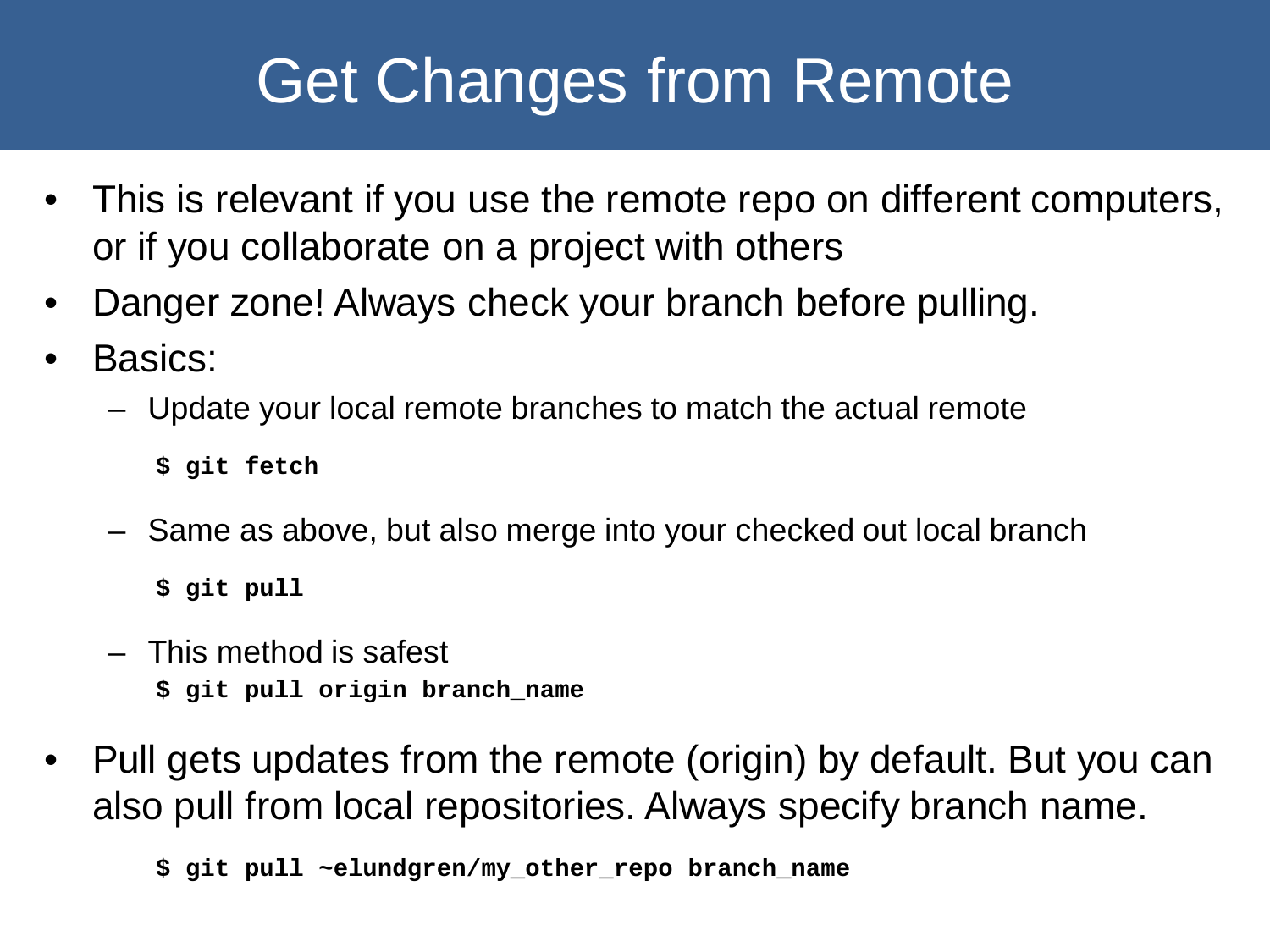## Merge Branches in a Repository

- Merge branch B into branch A within your local repo:
	- **\$ git checkout branch\_A**
	- **\$ git merge branch\_B**
- Obsessively checking log and status first is good practice
- You may run into merge conflicts…



Current branch only (A) separated by <<<<<<<HEAD and =======

 $\leftarrow$  Merged branch only (B) separated by ====== and >>>>>>> branch\_name

Edit the file to make it how you want, delete the separator text, and commit the merge.

"Resolved" file to commit

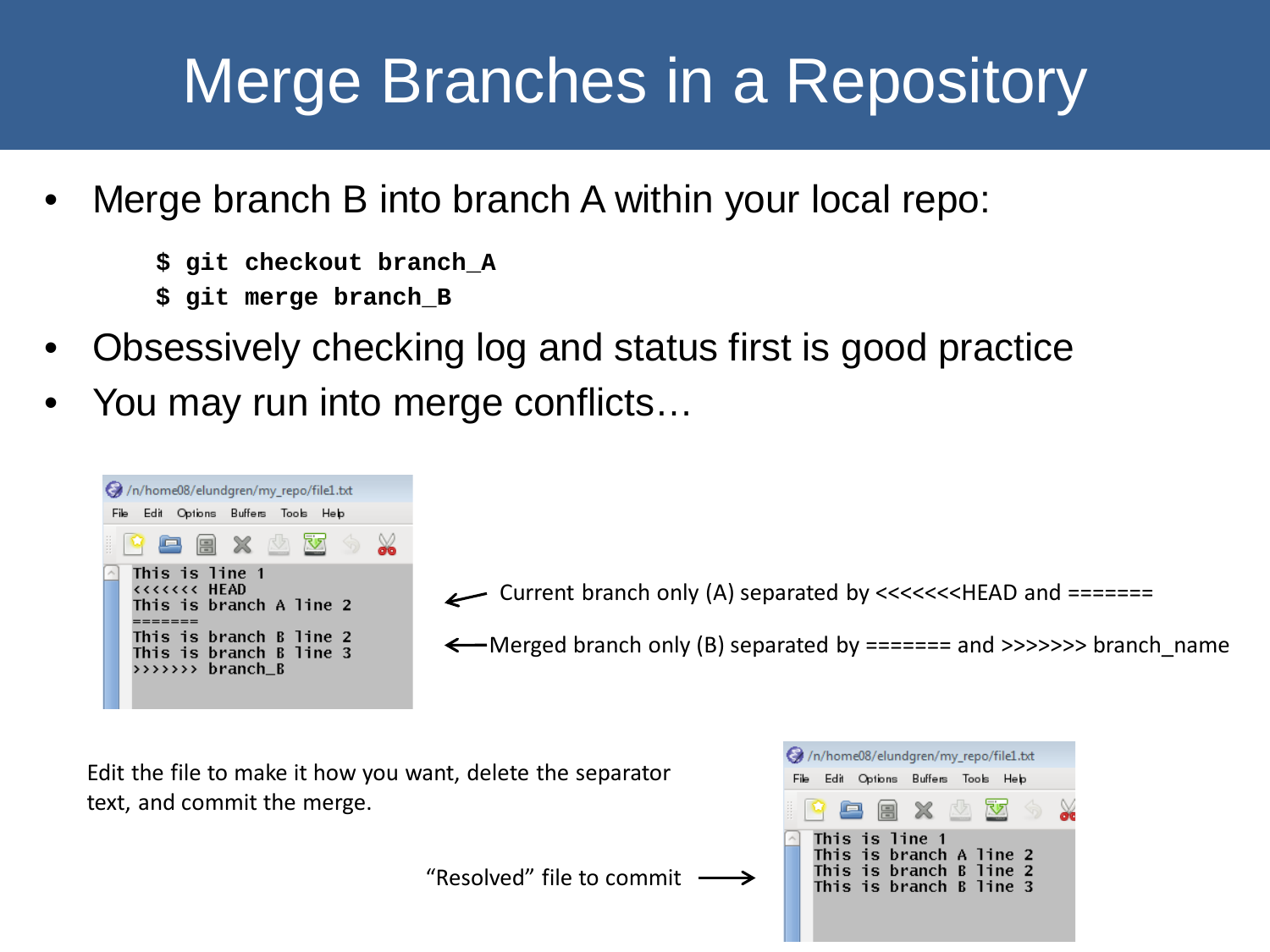### Inspect the Merge

- Merging can be messy. It is good to check your work.
- Use gitk for this purpose
	- **\$ gitk --all &**

| 777 gitk: my_repo                                                                                                                                                                                                                                                                                                                                                                                                                                                                                                                                                                                                                                                                                                                                                                                                                                                                           | $\Sigma$<br>回<br>$\Box$                                                                                                                                                                                                                                                                                                                                                                                                        |
|---------------------------------------------------------------------------------------------------------------------------------------------------------------------------------------------------------------------------------------------------------------------------------------------------------------------------------------------------------------------------------------------------------------------------------------------------------------------------------------------------------------------------------------------------------------------------------------------------------------------------------------------------------------------------------------------------------------------------------------------------------------------------------------------------------------------------------------------------------------------------------------------|--------------------------------------------------------------------------------------------------------------------------------------------------------------------------------------------------------------------------------------------------------------------------------------------------------------------------------------------------------------------------------------------------------------------------------|
| Edit View<br><b>File</b>                                                                                                                                                                                                                                                                                                                                                                                                                                                                                                                                                                                                                                                                                                                                                                                                                                                                    | Help                                                                                                                                                                                                                                                                                                                                                                                                                           |
| Merged branch B in to branch A<br>branch A<br>expanded file1.txt in branch B<br>branch B<br>expanded file1.txt in branch A<br>commit file1.txt<br>new branch<br>remotes/origin/new branch<br>remotes/origin/master<br>initial repository commit<br>master                                                                                                                                                                                                                                                                                                                                                                                                                                                                                                                                                                                                                                   | Lizzie Lundgren <elundgren@seas.l 15:08:29<br="" 2018-04-26="">Lizzie Lundgren <elundgren@seas.l 15:03:45<br="" 2018-04-26="">Lizzie Lundgren <elundgren@seas.l 15:03:17<br="" 2018-04-26="">Lizzie Lundgren <elundgren@seas.l 14:49:40<br="" 2018-04-26="">Lizzie Lundgren <elundgren@seas.l 11:56:20<="" 2018-04-26="" td=""></elundgren@seas.l></elundgren@seas.l></elundgren@seas.l></elundgren@seas.l></elundgren@seas.l> |
| 9fea34abdbaf0f314ad0276849d41d25902301c4<br>5<br>Row<br>1/<br>SHA1 ID:                                                                                                                                                                                                                                                                                                                                                                                                                                                                                                                                                                                                                                                                                                                                                                                                                      |                                                                                                                                                                                                                                                                                                                                                                                                                                |
| commit containing:<br>Find<br>◡<br>$\blacktriangledown$                                                                                                                                                                                                                                                                                                                                                                                                                                                                                                                                                                                                                                                                                                                                                                                                                                     | $\overline{\mathbf{v}}$ All fields<br>Exact<br>$\overline{\phantom{a}}$                                                                                                                                                                                                                                                                                                                                                        |
| Search                                                                                                                                                                                                                                                                                                                                                                                                                                                                                                                                                                                                                                                                                                                                                                                                                                                                                      | $\blacklozenge$ Patch $\lozenge$ Tree                                                                                                                                                                                                                                                                                                                                                                                          |
| Old version $\Diamond$ New version<br>Lines of context: 3<br>칅<br>$\overline{\phantom{a}}$<br>Diff <sup>o</sup><br>Line<br>Ignore space change<br>Author: Lizzie Lundgren <elundgren@seas.harvard.edu><br/>2018-04-26 15:08:29<br/>Committer: Lizzie Lundgren <elundgren@seas.harvard.edu> 2018-04-26 15:08:29<br/>Parent: adb98ffeeb739329628629278e99386d45121cae (expanded file1.txt in branch<br/>Parent: 4390b7ba95de1b98f34e180d1618a7f561eb320f (expanded file1.txt in branch 1<br/>Branch: branch A<br/>Follows:<br/>Precedes:<br/>Merged branch B in to branch A<br/>filel.txt<br/>index 24bdb6e, 0bedb854444cb5<br/><math>000 - 1, 2 -1, 3 +1, 4000</math><br/>This is line 1<br/><math>+This is branch A line 2</math><br/>+ This is branch B line 2<br/>+ This is branch B line 3<br/><math>\blacktriangleleft</math></elundgren@seas.harvard.edu></elundgren@seas.harvard.edu> | Comments<br>file1.txt<br>$\triangle$                                                                                                                                                                                                                                                                                                                                                                                           |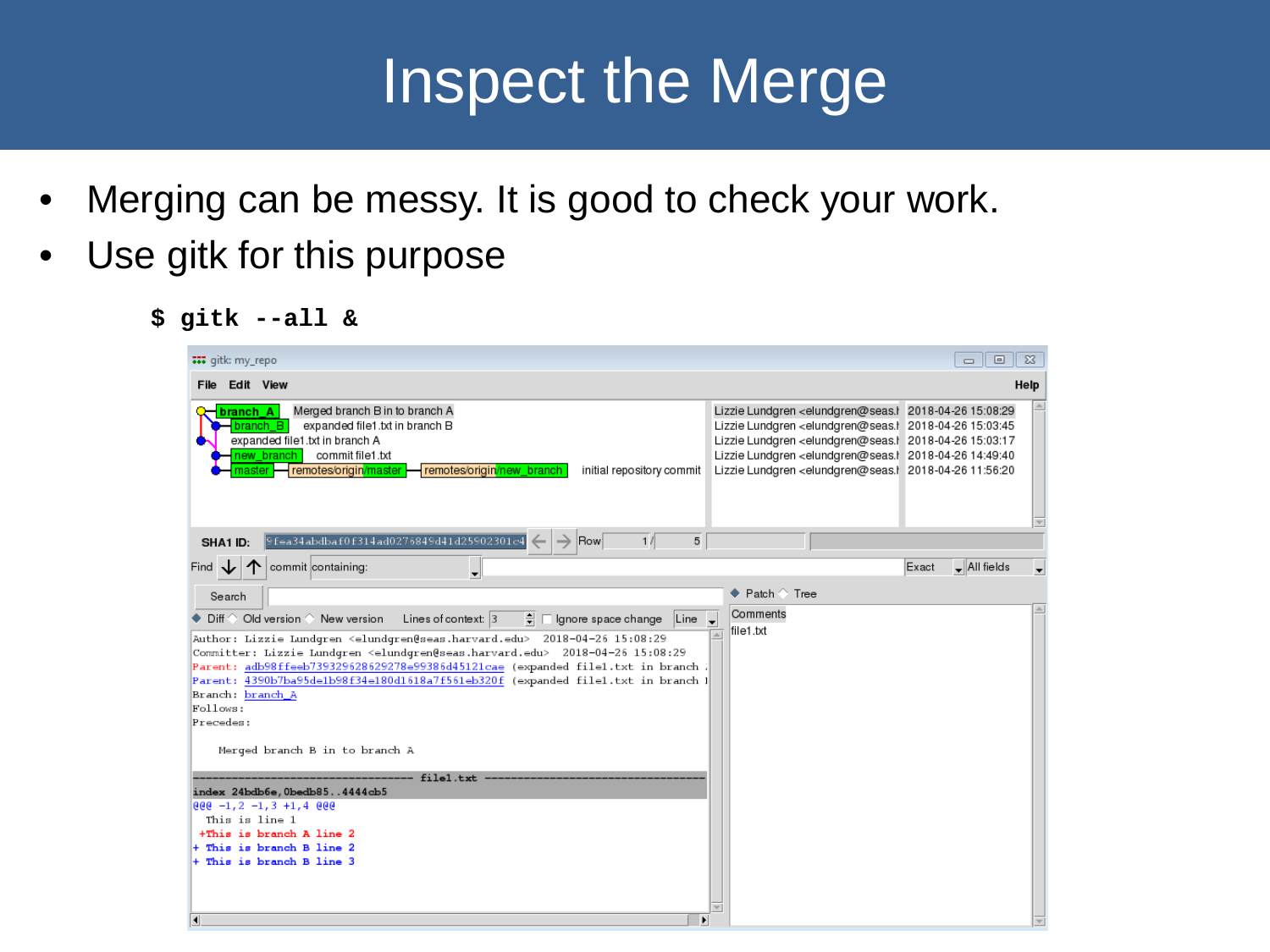### Amend a Commit

- My last commit had 'in to' but I want it to be 'into'
- You can update the last commit, but be careful

| + Git Gui (my_repo) /n/home08/elundgren/my_repo<br>Repository Edit Branch Commit Merge Remote Tools<br>Current Branch: branch A<br><b>Unstaged Changes</b> | $\Box$<br>$\mathbb{R}$<br>Help | Click here ("Amend Last Commit")                                        |                                                                                  |
|------------------------------------------------------------------------------------------------------------------------------------------------------------|--------------------------------|-------------------------------------------------------------------------|----------------------------------------------------------------------------------|
| Commit Message: ♦ New Com ♦ Amend Last Commit<br>Rescan                                                                                                    |                                | message and to overwrite it                                             | Now I can edit my previous commit                                                |
|                                                                                                                                                            |                                | • Git Gui (my_repo) /n/home08/elundgren/my_repo                         | $\Box$<br>$\Sigma$<br>$\qquad \qquad \Box$                                       |
| Stage Changed<br>Sign Off                                                                                                                                  |                                | Repository Edit Branch Commit Merge Remote Tools                        | Help                                                                             |
| Staged Changes (Will Commit)<br>Commit                                                                                                                     |                                | Current Branch: branch_A                                                |                                                                                  |
| Push                                                                                                                                                       |                                | <b>Unstaged Changes</b><br>Rescan<br>Stage Changed                      | Amended Merge Commit Message: ♦ Amend Last Cor<br>Merged branch B in to branch A |
|                                                                                                                                                            |                                | Sign Off                                                                |                                                                                  |
| Do NOT do this if you have<br>pushed to the remote!!!                                                                                                      |                                | Staged Changes (Will Commit)<br>Commit<br>$\sqrt{ }$ file 1.txt<br>Push |                                                                                  |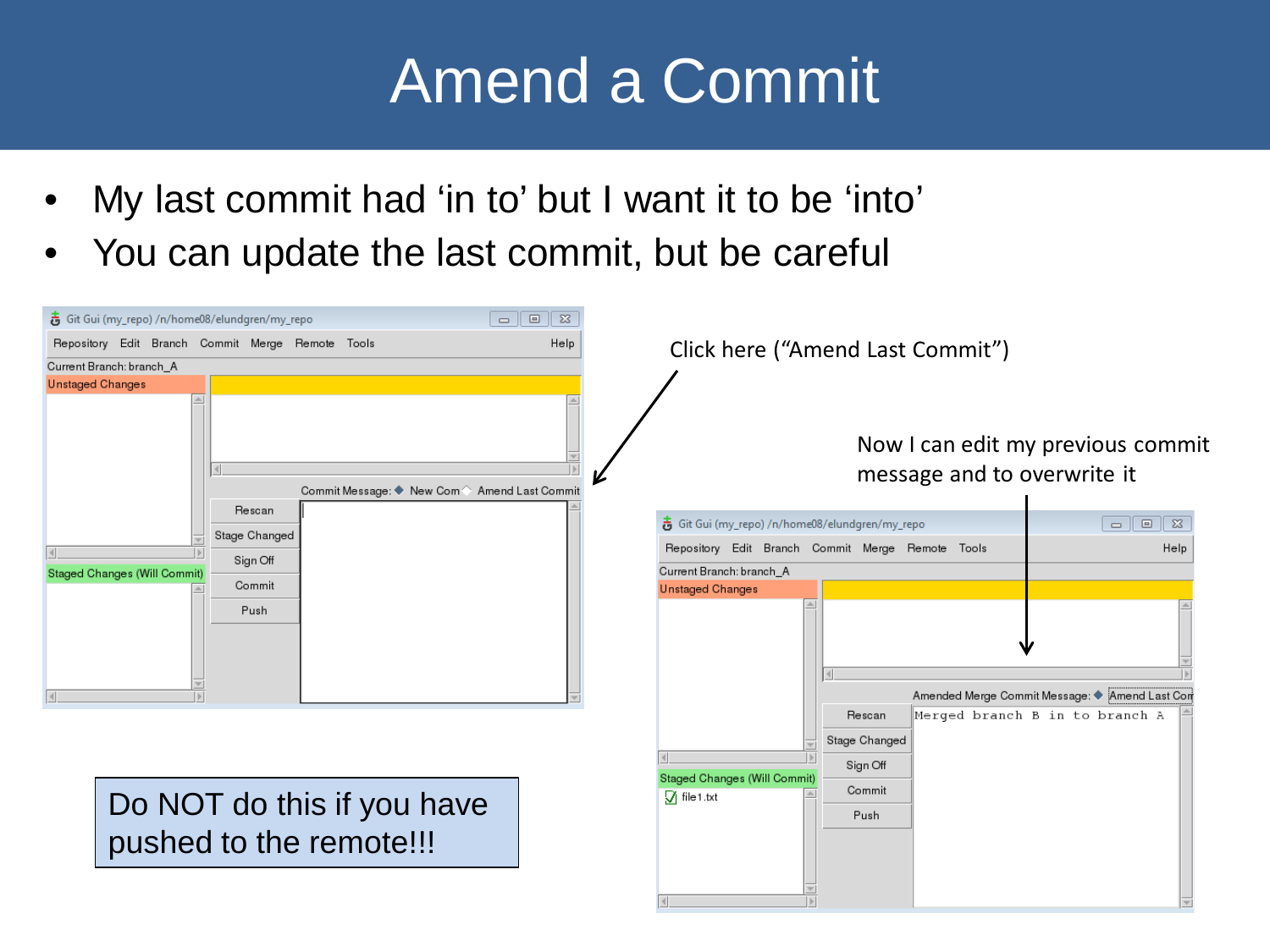#### Resources

- Tons of info here: <https://git-scm.com/>
- Pro Git by Scott Chacon is a great intro textbook
	- Download for free:<https://git-scm.com/book/en/v2>
	- Borrow it from me if you prefer the feel of paper
- Google anything related to git and you will get an answer
- For command line access to the git user manual:
	- **\$ git command --help**

**There are lots of advanced topics not covered in this presentation. Use the web, use each other, and come find me if you need help.**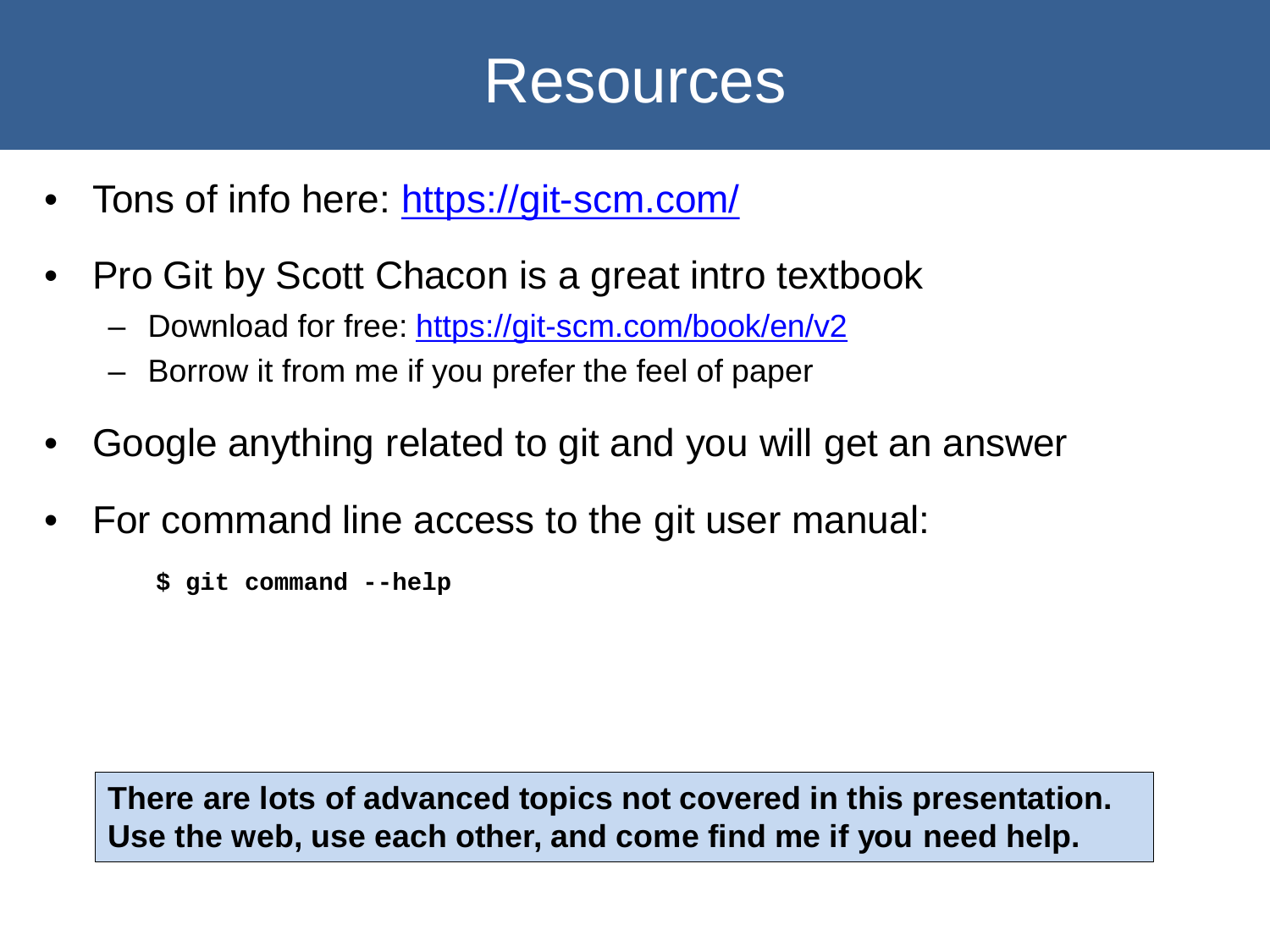

### **Version Control Flowchart**

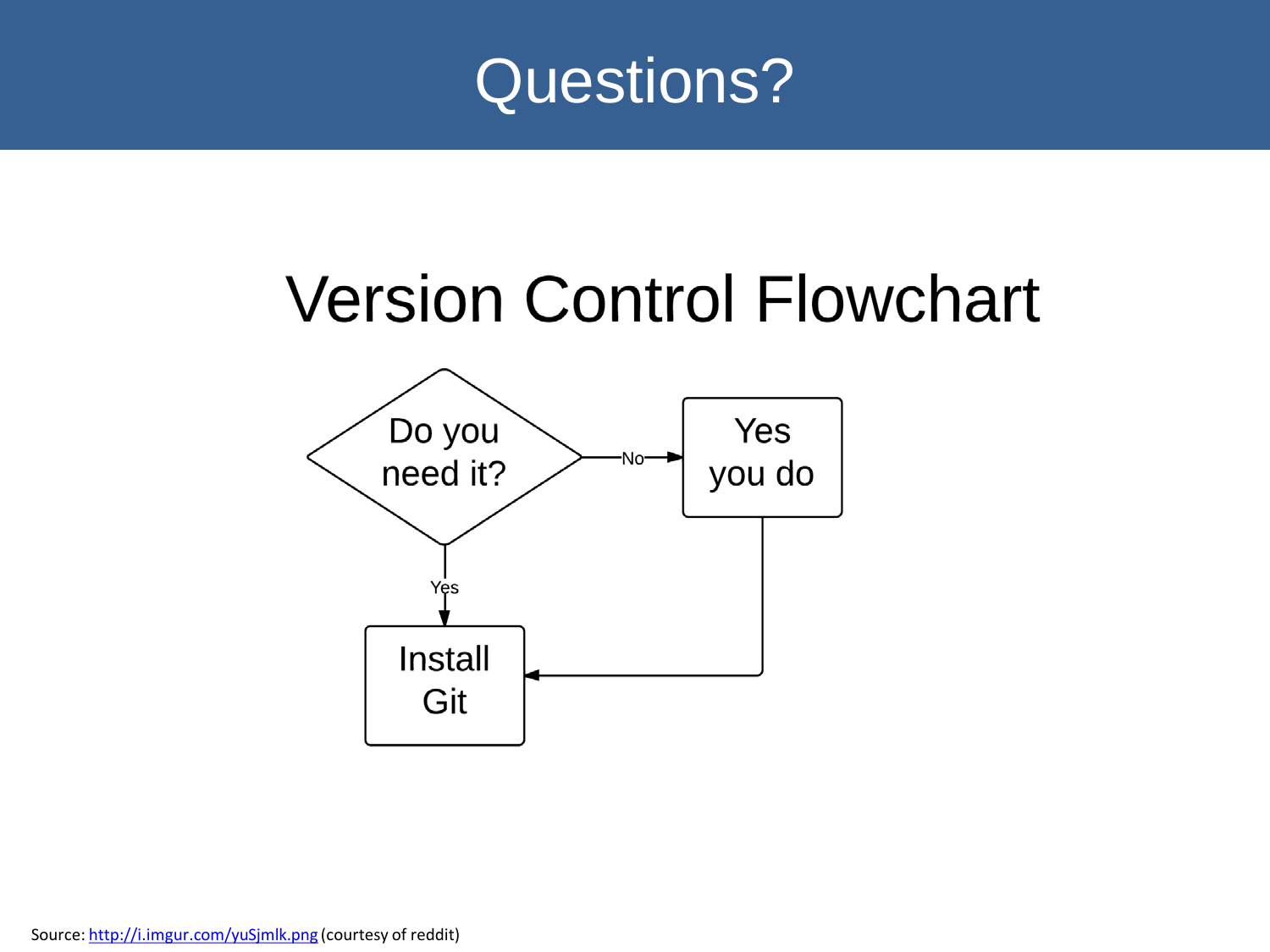#### GitHub Price Plans

GitHub is free to use for public and open source projects. Work together across unlimited private repositories with a paid plan.

| <b>Developer</b>                                                                                                                                                                           | Team                                                                                                                                                                                                | <b>Business</b>                                                                                                                                                        |                                                                                                                                                                                                                  |  |
|--------------------------------------------------------------------------------------------------------------------------------------------------------------------------------------------|-----------------------------------------------------------------------------------------------------------------------------------------------------------------------------------------------------|------------------------------------------------------------------------------------------------------------------------------------------------------------------------|------------------------------------------------------------------------------------------------------------------------------------------------------------------------------------------------------------------|--|
| per month                                                                                                                                                                                  | 99<br>per user / month                                                                                                                                                                              | S21<br>per user / month                                                                                                                                                | \$21<br>per user / month                                                                                                                                                                                         |  |
| Includes:<br>Personal account<br>Unlimited public repositories<br>Unlimited private repositories<br>Unlimited collaborators<br>Free for students as part of the<br>Student Developer Pack. | Includes:<br>Organization account<br>Unlimited public repositories<br>Unlimited private repositories<br>Team and user permissions<br>Starting at \$25 / month which<br>includes your first 5 users. | <b>Hosted on</b><br>GitHub.com<br>Organization account<br>SAML single sign-on<br>Access provisioning<br>24/5 support with 8-hour<br>response time<br>99.95% Uptime SLA | <b>GitHub</b><br><b>Enterprise</b><br>Multiple organizations<br>SAML, LDAP, and CAS<br>Access provisioning<br>24/7 support for urgent issues<br>Advanced auditing<br>Host on your servers, AWS,<br>Azure, or GCP |  |
| Sign up                                                                                                                                                                                    | Sign up your team                                                                                                                                                                                   | <b>Get started</b>                                                                                                                                                     | Start a free trial                                                                                                                                                                                               |  |

#### Source: <https://github.com/pricing> (as of 4/25/2018)